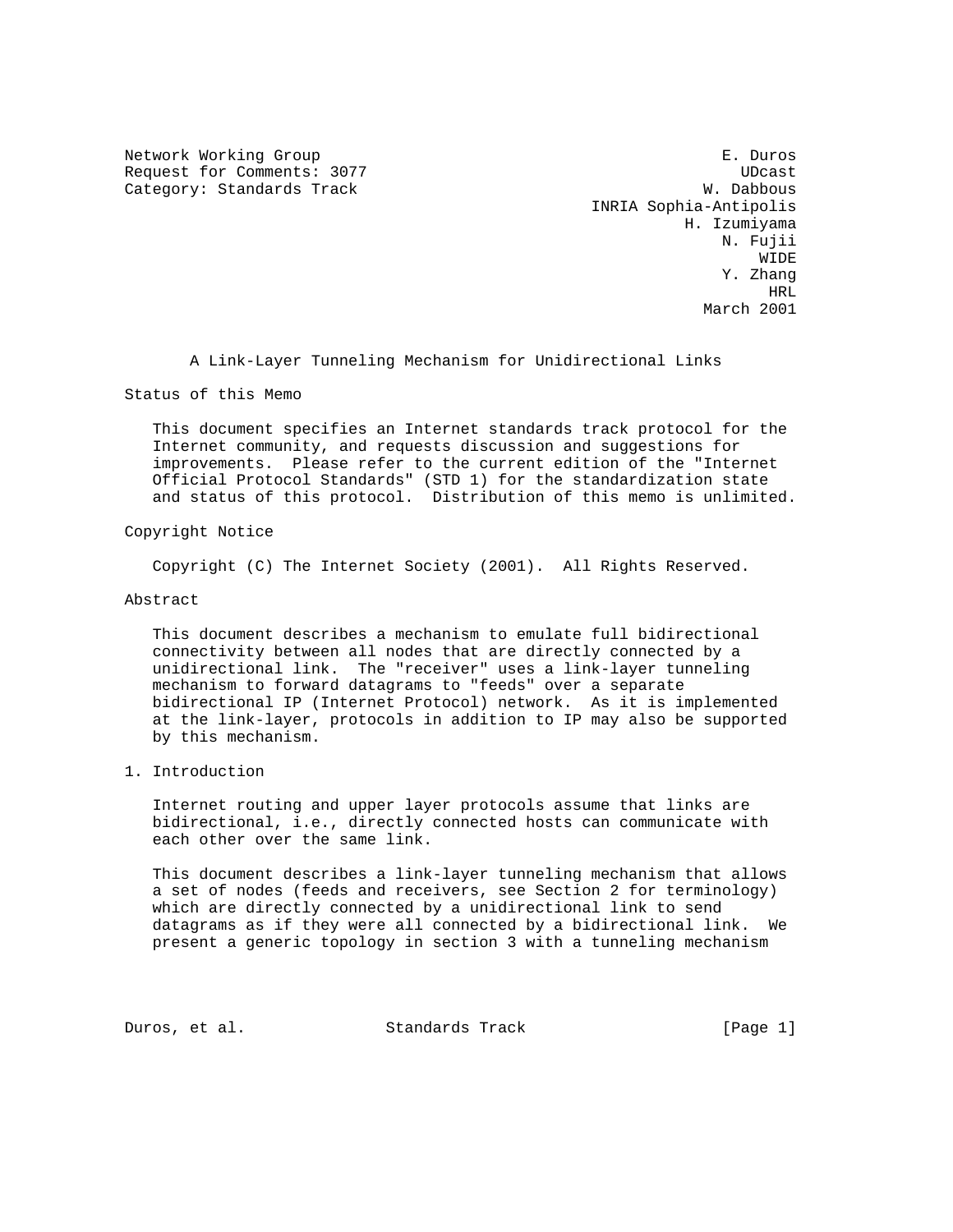that supports multiple feeds and receivers. Note, this mechanism is not designed for topologies where a pair of nodes are connected by 2 unidirectional links in opposite direction.

 The tunneling mechanism requires that all nodes have an additional interface to an IP interconnected infrastructure.

 The tunneling mechanism is implemented at the link-layer of the interface of every node connected to the unidirectional link. The aim is to hide from higher layers, i.e., the network layer and above, the unidirectional nature of the link. The tunneling mechanism also includes an automatic tunnel configuration protocol that allows nodes to come up/down at any time.

 Generic Routing Encapsulation [RFC2784] is suggested as the tunneling mechanism as it provides a means for carrying IP, ARP datagrams, and any other layer-3 protocol between nodes.

 The tunneling mechanism described in this document was discussed and agreed upon by the UDLR working group.

 The keywords MUST, MUST NOT, REQUIRED, SHALL, SHALL NOT, SHOULD, SHOULD NOT, RECOMMENDED, MAY, and OPTIONAL, when they appear in this document, are to be interpreted as described in [RFC2119].

- 2. Terminology
	- Unidirectional link (UDL): A one way transmission link, e.g., a broadcast satellite link.
	- Receiver: A router or a host that has receive-only connectivity to a UDL.

Send-only feed: A router that has send-only connectivity to a UDL.

- Receive capable feed: A router that has send-and-receive connectivity to a UDL.
- Feed: A send-only or a receive capable feed.
- Node: A receiver or a feed.
- Bidirectional interface: a typical communication interface that can send or receive packets, such as an Ethernet card, a modem, etc.

Duros, et al. Standards Track [Page 2]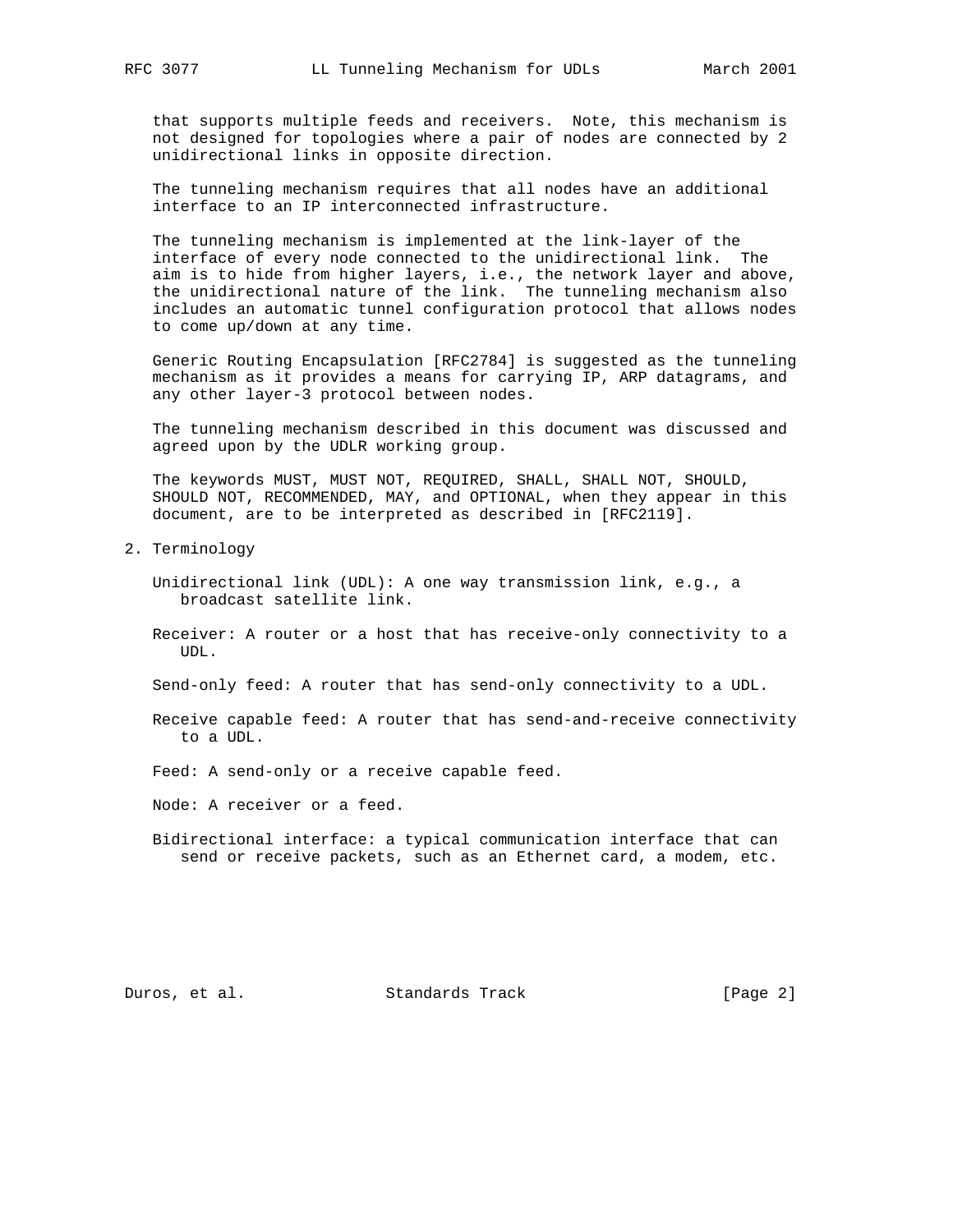3. Topology

 Feeds and receivers are connected via a unidirectional link. Send only feeds can only send data over this unidirectional link, and receivers can only receive data from it. Receive capable feeds have both send and receive capabilities.

 This mechanism has been designed to work with any topology with any number of receivers and one or more feeds. However, it is expected that the number of feeds will be small. In particular, the special case of a single send-only feed and multiple receivers is among the topologies supported.

 A receiver has several interfaces, a receive-only interface and one or more additional bidirectional communication interfaces.

 A feed has several interfaces, a send-only or a send-and-receive capable interface connected to the unidirectional link and one or more additional bidirectional communication interfaces. A feed MUST be a router.

 Tunnels are constructed between the bidirectional interfaces of nodes, so these interfaces must be interconnected by an IP infrastructure. In this document we assume that that infrastructure is the Internet.

 Figure 1 depicts a generic topology with several feeds and several receivers.



 f1u (resp. f2u) is the IP address of the 'Feed 1' (resp. Feed 2) send-only interface.

Duros, et al. Standards Track [Page 3]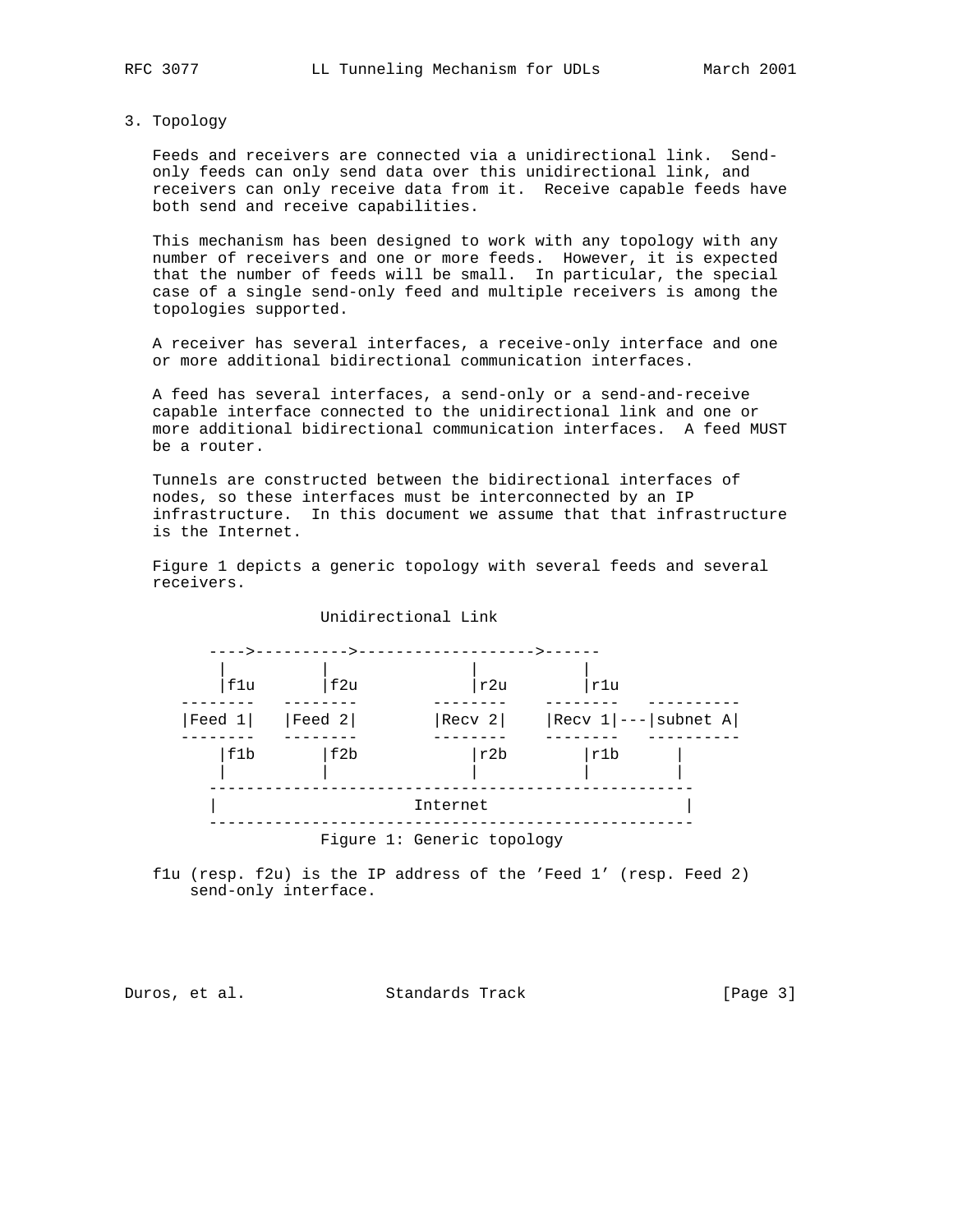- f1b (resp. f2b) is the IP address of the 'Feed 1' (resp. Feed 2) bidirectional interface connected to the Internet.
- r1u (resp. r2u) is the IP address of the 'Receiver 1' (resp. Receiver 2) receive-only interface.
- r1b (resp. r2b) is the IP address of the 'Receiver 1' (resp. Receiver 2) bidirectional interface connected to the Internet.

Subnet A is a local area network connected to recv1.

 Note that nodes have IP addresses on their unidirectional and their bidirectional interfaces. The addresses on the unidirectional interfaces (f1u, f2u, r1u, r2u) will be drawn from the same IP network. In general the addresses on the bidirectional interfaces (f1b, f2b, r1b, r2b) will be drawn from different IP networks, and the Internet will route between them.

4. Problems related to unidirectional links

 Receive-only interfaces are "dumb" and send-only interfaces are "deaf". Thus a datagram passed to the link-layer driver of a receive-only interface is simply discarded. The link-layer of a send-only interface never receives anything.

 The network layer has no knowledge of the underlying transmission technology except that it considers its access as bidirectional. Basically, for outgoing datagrams, the network layer selects the correct first hop on the connected network according to a routing table and passes the packet(s) to the appropriate link-layer driver.

 Referring to Figure 1, Recv 1 and Feed 1 belong to the same network. However, if Recv 1 initiates a 'ping f1u', it cannot get a response from Feed 1. The network layer of Recv 1 delivers the packet to the driver of the receive-only interface, which obviously cannot send it to the feed.

 Many protocols in the Internet assume that links are bidirectional. In particular, routing protocols used by directly connected routers no longer behave properly in the presence of a unidirectional link.

5. Emulating a broadcast bidirectional network

 The simplest solution is to emulate a broadcast capable link-layer network. This will allow the immediate deployment of existing higher level protocols without change. Though other network structures, such as NBMA, could also be emulated, a broadcast network is more generally useful. Though a layer 3 network could be emulated, a

Duros, et al. Standards Track [Page 4]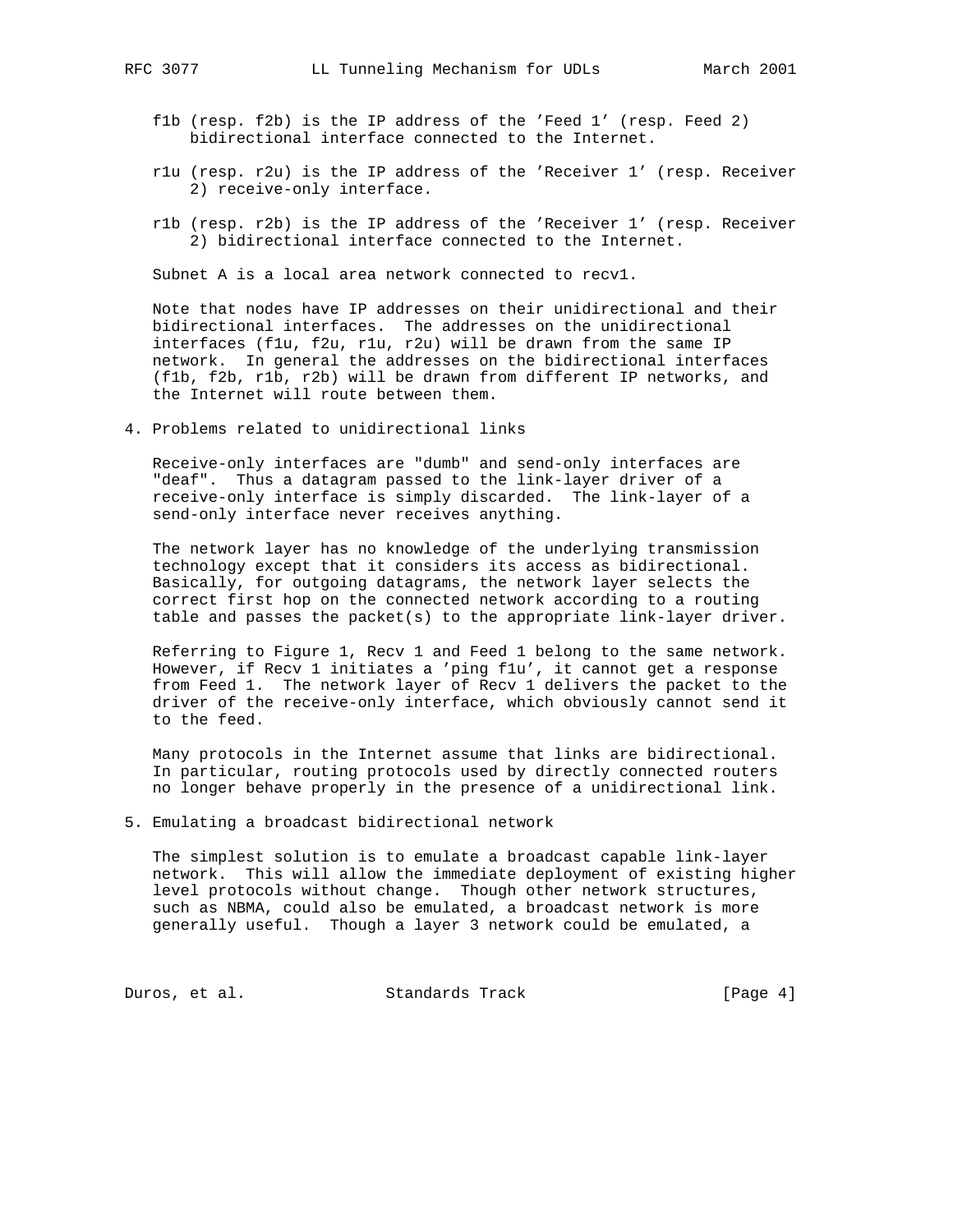link-layer network allows the immediate use of any other network layer protocols, and most particularly allows the immediate use of ARP.

 A link-layer tunneling mechanism which emulates bidirectional connectivity in the presence of a unidirectional link will be described in the next Section. We first consider the various communication scenarios which characterize a broadcast network in order to define what functionalities the link-layer tunneling mechanism has to perform in order to emulate a bidirectional broadcast link.

 Here we enumerate the scenarios which would be feasible on a broadcast network, i.e., if feeds and receivers were connected by a bidirectional broadcast link:

- Scenario 1: A receiver can send a packet to a feed (point-to-point communication between a receiver and a feed).
- Scenario 2: A receiver can send a broadcast/multicast packet on the link to all nodes (point-to-multipoint).
- Scenario 3: A receiver can send a packet to another receiver (point to-point communication between two receivers).
- Scenario 4: A feed can send a packet to a send-only feed (point-to point communication between two feeds).
- Scenario 5: A feed can send a broadcast/multicast packet on the link to all nodes (point-to-multipoint).
- Scenario 6: A feed can send a packet to a receiver or a receive capable feed (point-to-point).

 These scenarios are possible on a broadcast network. Scenario 6 is already feasible on the unidirectional link. The link-layer tunneling mechanism should therefore provide the functionality to support scenarios 1 to 5.

 Note that regular IP forwarding over such an emulated network (i.e., using the emulated network as a transit network) works correctly; the next hop address at the receiver will be the unidirectional link address of another router (a feed or a receiver) which will then relay the packet.

Duros, et al. Standards Track [Page 5]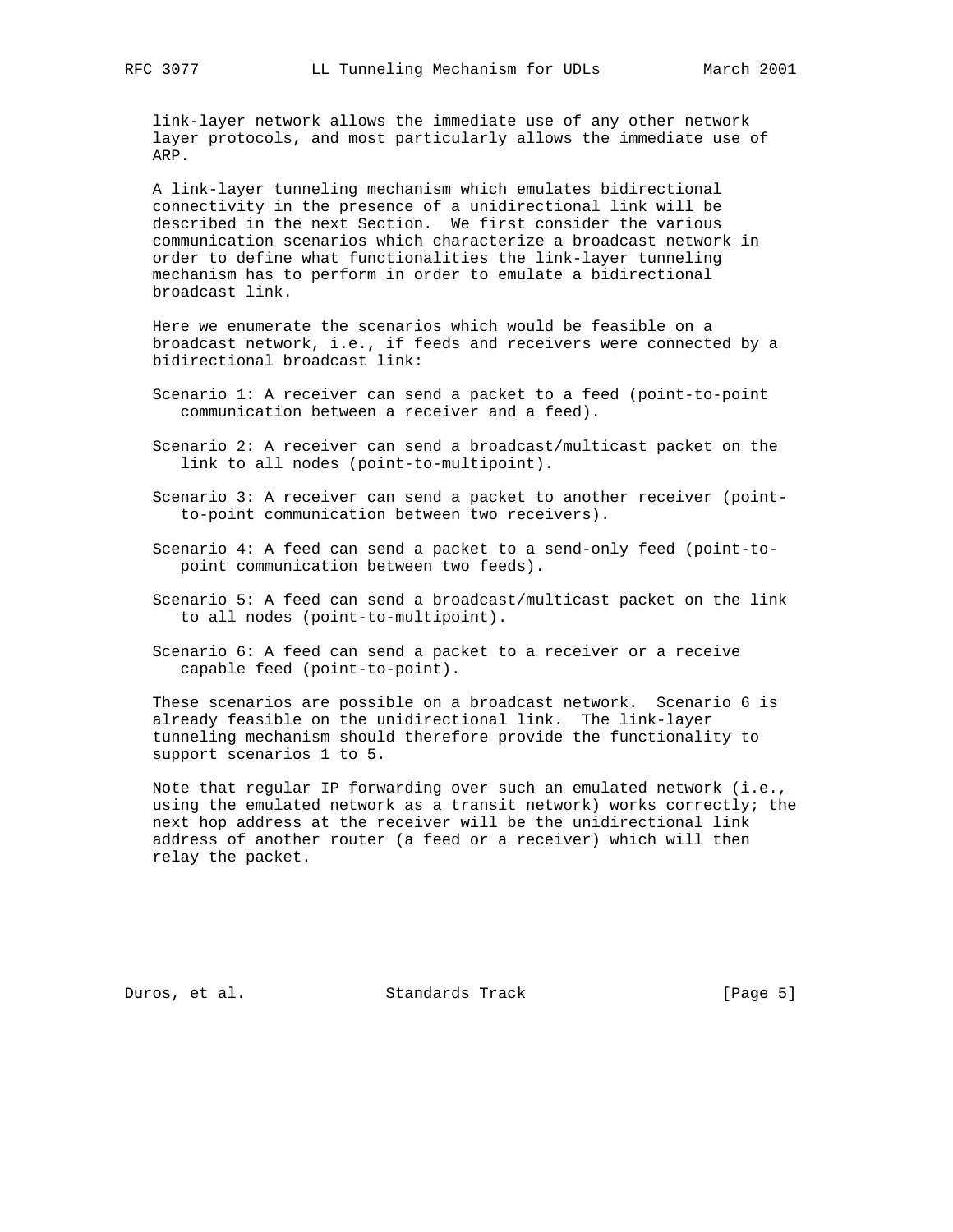6. Link-layer tunneling mechanism

 This link-layer tunneling mechanism operates underneath the network layer. Its aim is to emulate bidirectional link-layer connectivity. This is transparent to the network layer: the link appears and behaves to the network layer as if it was bidirectional.

 Figure 2 depicts a layered representation of the link-layer tunneling mechanism in the case of Scenario 1.



- x : IP layer at the receiver generates a datagram to be forwarded on the receive-only interface.
- O : Entry point where the link-layer tunneling mechanism is triggered.

Figure 2: Scenario 1 using the link-layer Tunneling Mechanism

Duros, et al. Standards Track [Page 6]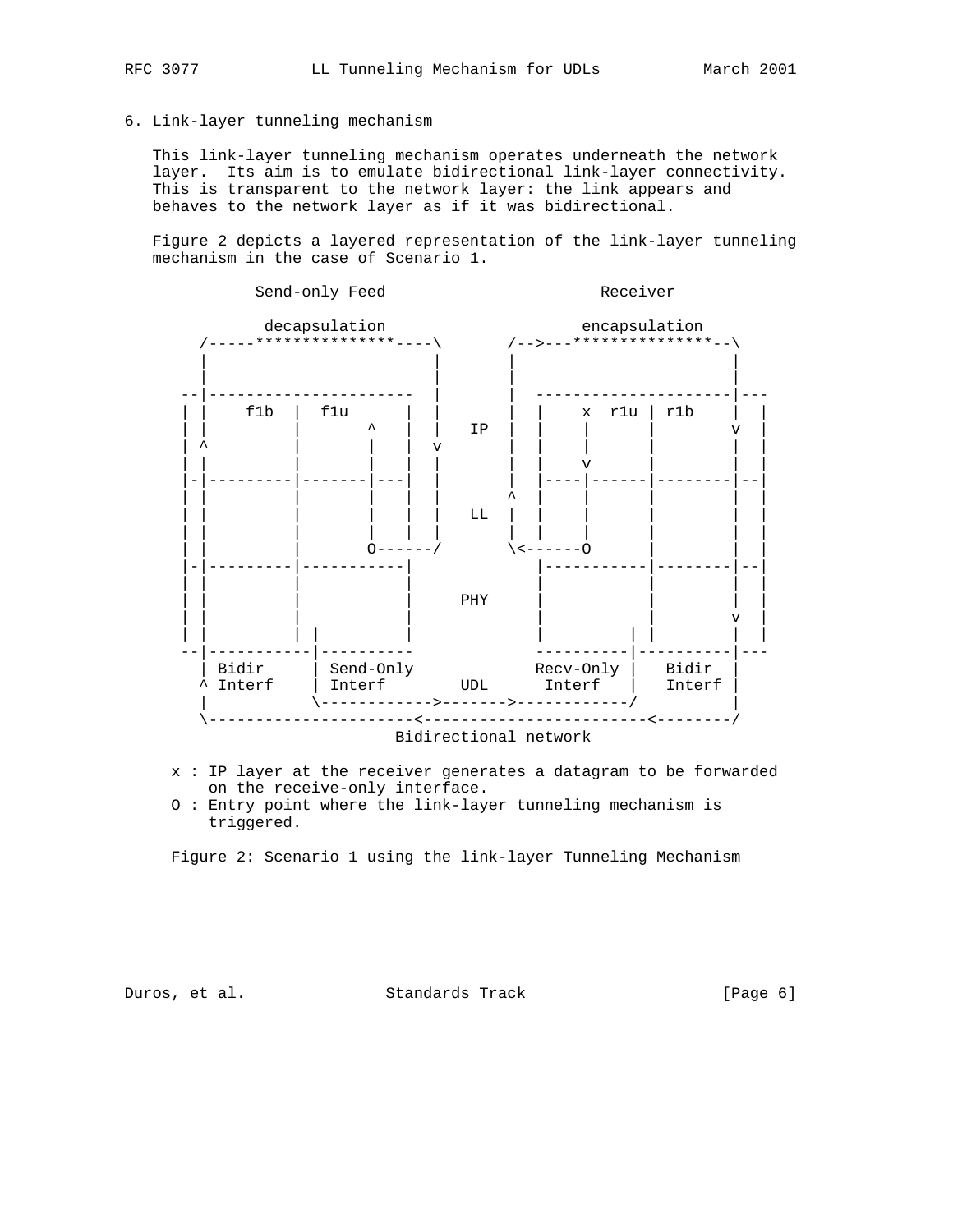### 6.1. Tunneling mechanism on the receiver

 On the receiver, a datagram is delivered to the link-layer of the unidirectional interface for transmission (see Figure 2). It is then encapsulated within a MAC header corresponding to the unidirectional link. This packet cannot be sent directly over the link, so it is then processed by the tunneling mechanism.

 The packet is encapsulated within an IP header whose destination is the IP address of a feed bidirectional interface (f1b or f2b). This destination address is also called the tunnel end-point. The mechanism for a receiver to learn these addresses and to choose the feed is explained in Section 7. The type of encapsulation is described in Section 8.

 In all cases the packet is encapsulated, but the tunnel end-point (an IP address) depends on the encapsulated packet's destination MAC address. If the destination MAC address is:

- 1) the MAC address of a feed interface connected to the unidirectional link (Scenario 1). The datagram is encapsulated, the destination address of the encapsulating datagram is the feed tunnel end-point (f1b referring to Figure 2).
- 2) a MAC broadcast/multicast address (Scenario 2). The datagram is encapsulated, the destination address of the encapsulating datagram is the default feed tunnel end-point. See Section 7.4 for further details on the default feed.
- 3) a MAC address that belongs to the unidirectional network but is not a feed address (Scenario 3). The datagram is encapsulated, the destination address of the encapsulating datagram is the default feed tunnel end-point.

 The encapsulated datagram is passed to the network layer which forwards it according to its destination address. The destination address is a feed bidirectional interface which is reachable via the Internet. In this case, the encapsulated datagram is forwarded via the receiver bidirectional interface (r1b).

6.2. Tunneling mechanism on the feed

 A feed processes unidirectional link related packets in two different ways:

Duros, et al. Standards Track [Page 7]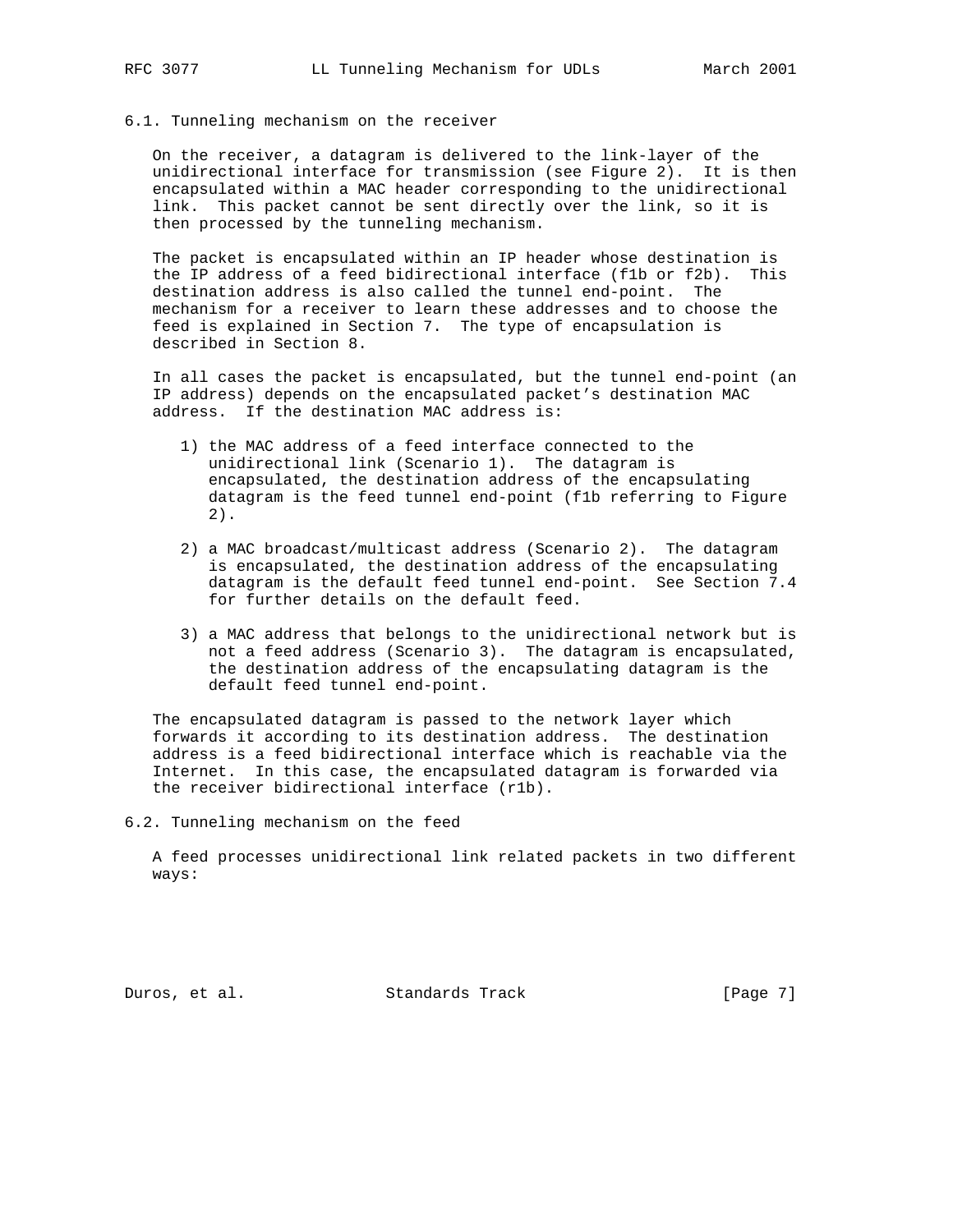- packets generated by a local application or packets routed as usual by the IP layer may have to be forwarded over the unidirectional link (Section 6.2.1)
- encapsulated packets received from another receiver or feed need tunnel processing (Section 6.2.2).

 A feed cannot directly send a packet to a send-only feed over the unidirectional link (Scenario 4). In order to emulate this type of communication, feeds have to tunnel packets to send-only feeds. A feed MUST maintain a list of all other feed tunnel end-points. This list MUST indicate which are send-only feed tunnel end-points. This is configured manually at the feed by the local administrator, as described in Section 7.

6.2.1. Forwarding packets over the unidirectional link

 When a datagram is delivered to the link-layer of the unidirectional interface of a feed for transmission, its treatment depends on the packet's destination MAC address. If the destination MAC address is:

- 1) the MAC address of a receiver or a receive capable feed (Scenario 6). The packet is sent over the unidirectional link. This is classical "forwarding".
- 2) the MAC address of a send-only feed (Scenario 4). The packet is encapsulated and sent to the send-only feed tunnel end point. The type of encapsulation is described in Section 8.
- 3) a broadcast/multicast destination (Scenario 5). The packet is sent over the unidirectional link. Concurrently, a copy of this packet is encapsulated and sent to every feed of the list of send-only feed tunnel end-points. Thus the broadcast/multicast will reach all receivers and all send-only feeds.

# 6.2.2. Receiving encapsulated packets

 Feeds listen for incoming encapsulated datagrams on their tunnel end-points. Encapsulated packets will have been received on a bidirectional interface, and traversed their way up the IP stack. They will then enter a decapsulation process (See Figure 2).

 Decapsulation reveals the original link-layer packet. Note that this has not been modified in any way by intermediate routers; in particular, the original MAC header will be intact.

Duros, et al. Standards Track [Page 8]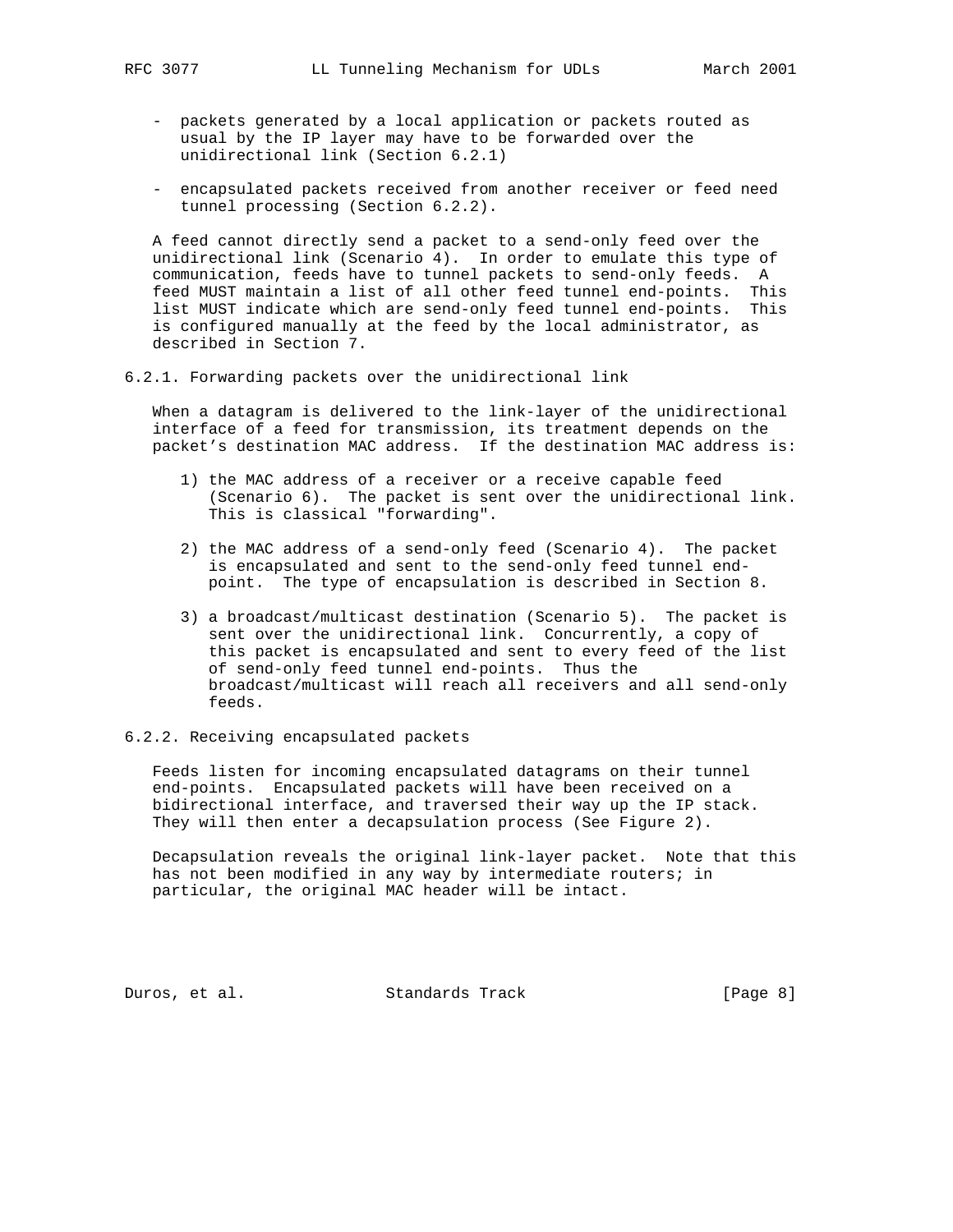Further actions depend on the destination MAC address of the link layer packet, which can be:

- 1) the MAC address of the feed interface connected to the unidirectional link, i.e., own MAC address (Scenarios 1 and 4). The packet is passed to the link-layer of the interface connected to the unidirectional link which can then deliver it up to higher layers. As a result, the datagram is processed as if it was coming from the unidirectional link, and being delivered locally. Scenarios 1 and 4 are now feasible, a receiver or a feed can send a packet to a feed.
- 2) a receiver address (Scenario 3). The packet is passed to the link-layer of the interface connected to the unidirectional link. It is directly sent over the unidirectional link, to the indicated receiver. Note, the packet must not be delivered locally. Scenario 3 is now feasible, a receiver can send a packet to another receiver.
- 3) a broadcast/multicast address, this corresponds to Scenarios 2 and 5. We have to distinguish two cases, either (i) the encapsulated packet was sent from a receiver or (ii) from a feed (encapsulated broadcast/multicast packet sent to a send only feed). These cases are distinguished by examining the source address of the encapsulating packet and comparing it with the configured list of feed IP addresses. The action then taken is:
	- i) the feed was designated as a default feed by a receiver to forward the broadcast/multicast packet. The feed is then in charge of sending the multicast packet to all nodes. Delivery to all nodes is accomplished by executing all 3 of the following actions:
		- The packet is encapsulated and sent to the list of send only feed tunnel end-points.
		- Also, the packet is passed to the link-layer of the interface which forwards it directly over the unidirectional link (all receivers and receive capable feeds receive it).
		- Also, the link-layer delivers it locally to higher layers.

 Caution: a receiver which sends an encapsulated broadcast/multicast packet to a default feed will receive its own packet via the unidirectional link. Correct filtering as described in [RFC1112] must be applied.

Duros, et al. Standards Track [Page 9]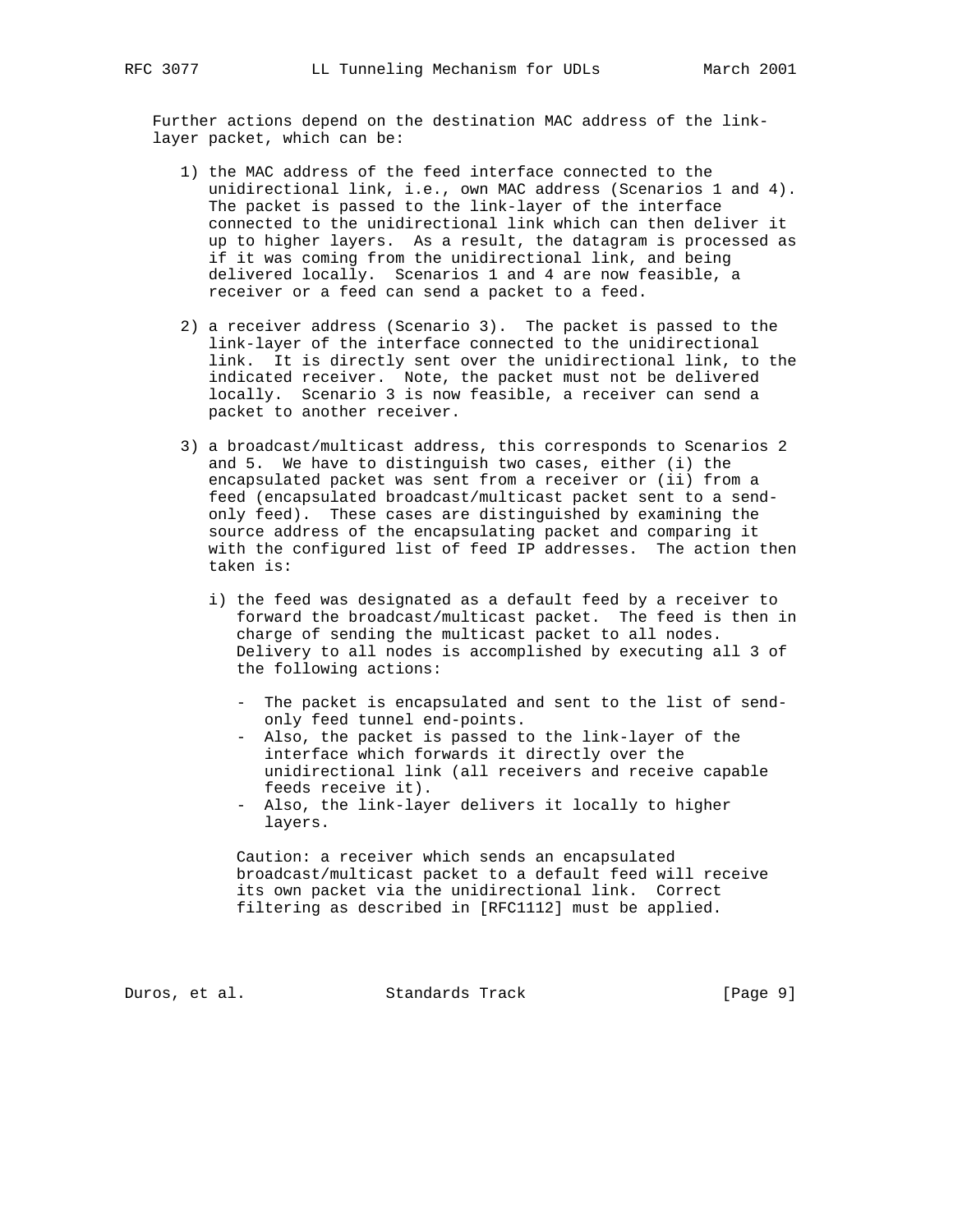ii) the feed receives the packet and keeps it for local delivery. The packet is passed to the link-layer of the interface connected to the unidirectional link which delivers it to higher layers.

 Scenario 2 is now feasible, a receiver can send a broadcast/multicast packet over the unidirectional link and it will be heard by all nodes.

7. Dynamic Tunnel Configuration Protocol (DTCP)

 Receivers and feeds have to know the feed tunnel end-points in order to forward encapsulated datagrams (e.g., Scenarios 1 and 4).

 The number of feeds is expected to be relatively small (Section 3), so at every feed the list of all feeds is configured manually. This list should note which are send-only feeds, and which are receive capable feeds. The administrator sets up tunnels to all send-only feeds. A tunnel end-point is an IP address of a bidirectional link on a send-only feed.

 For scalability reasons, manual configuration cannot be done at the receivers. Tunnels must be configured and maintained dynamically by receivers, both for scalability, and in order to cope with the following events:

- 1) New feed detection. When a new feed comes up, every receiver must create a tunnel to enable bidirectional communication with it.
- 2) Loss of unidirectional link detection. When the unidirectional link is down, receivers must disable their tunnels. The tunneling mechanism emulates bidirectional connectivity between nodes. Therefore, if the unidirectional link is down, a feed should not receive datagrams from the receivers. Protocols that consider a link as operational if they receive datagrams from it (e.g., the RIP protocol

[RFC2453]) require this behavior for correct operation.

 3) Loss of feed detection. When a feed is down, receivers must disable their corresponding tunnel. This prevents unnecessary datagrams from being tunneled which might overload the Internet. For instance, there is no need for receivers to forward a broadcast message through a tunnel whose end-point is down.

Duros, et al. Standards Track [Page 10]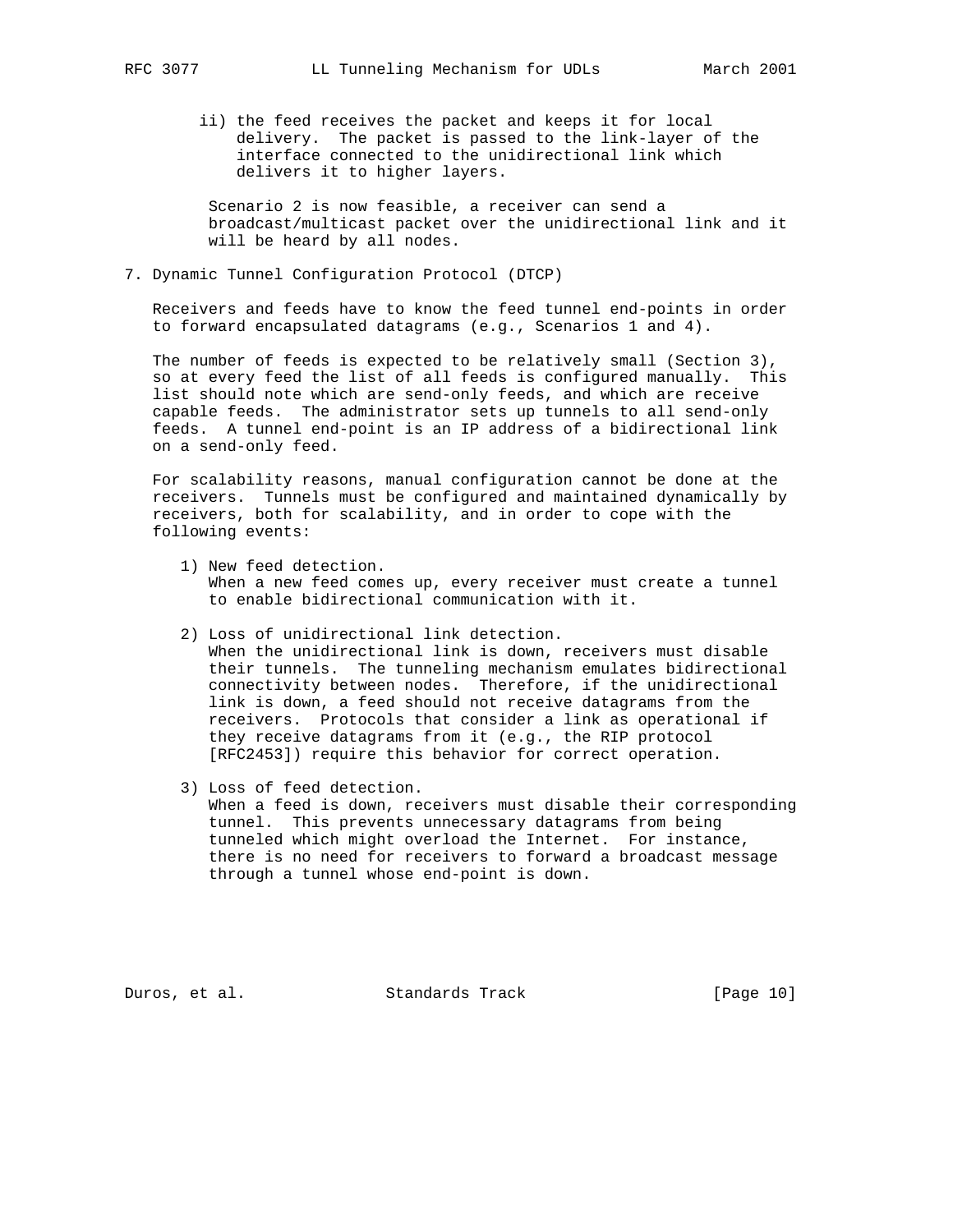The DTCP protocol provides a means for receivers to dynamically discover the presence of feeds and to maintain a list of operational tunnel end-points. Feeds periodically announce their tunnel end point addresses over the unidirectional link. Receivers listen to these announcements and maintain a list of tunnel end-points.

## 7.1. The HELLO message

 The DTCP protocol is a 'unidirectional protocol', messages are only sent from feeds to receivers.

 The packet format is shown in Figure 3. Fields contain binary integers, in normal Internet order with the most significant bit first. Each tick mark represents one bit.

0  $1$  2 3 0 1 2 3 4 5 6 7 8 9 0 1 2 3 4 5 6 7 8 9 0 1 2 3 4 5 6 7 8 9 0 1 +-+-+-+-+-+-+-+-+-+-+-+-+-+-+-+-+-+-+-+-+-+-+-+-+-+-+-+-+-+-+-+-+ | Vers | Com | Interval | Sequence +-+-+-+-+-+-+-+-+-+-+-+-+-+-+-+-+-+-+-+-+-+-+-+-+-+-+-+-+-+-+-+-+ | res |F|IP Vers| Tunnel Type | Nb of FBIP | reserved | +-+-+-+-+-+-+-+-+-+-+-+-+-+-+-+-+-+-+-+-+-+-+-+-+-+-+-+-+-+-+-+-+ Feed BDL IP addr (FBIP1)  $(32/128 \text{ bits})$  +-+-+-+-+-+-+-+-+-+-+-+-+-+-+-+-+-+-+-+-+-+-+-+-+-+-+-+-+-+-+-+-+ | .... | .... | .... | .... | .... | .... | .... | .... | .... | .... | .... | .... | .... | .... | .... | ... +-+-+-+-+-+-+-+-+-+-+-+-+-+-+-+-+-+-+-+-+-+-+-+-+-+-+-+-+-+-+-+-+ Feed BDL IP addr (FBIPn) (32/128 bits) | +-+-+-+-+-+-+-+-+-+-+-+-+-+-+-+-+-+-+-+-+-+-+-+-+-+-+-+-+-+-+-+-+

### Figure 3: Packet Format

 Every datagram contains the following fields, note that constants are written in uppercase and are defined in Section 7.5:

- Vers (4 bit unsigned integer): DTCP version number. MUST be DTCP\_VERSION.
- Com (4 bit unsigned integer): Command field, possible values are
	- 1 JOIN A message announcing that the feed sending this message is up and running.
	- 2 LEAVE A message announcing that the feed sending this message is being shut down.
- Interval (8 bit unsigned integer): Interval in seconds between HELLO messages for the IP protocol in "IP Vers". Must be > 0. The recommended value is HELLO\_INTERVAL. If this value is increased, the feed MUST continue to send HELLO messages at the old rate for at least the old HELLO\_LEAVE period.

Duros, et al. Standards Track [Page 11]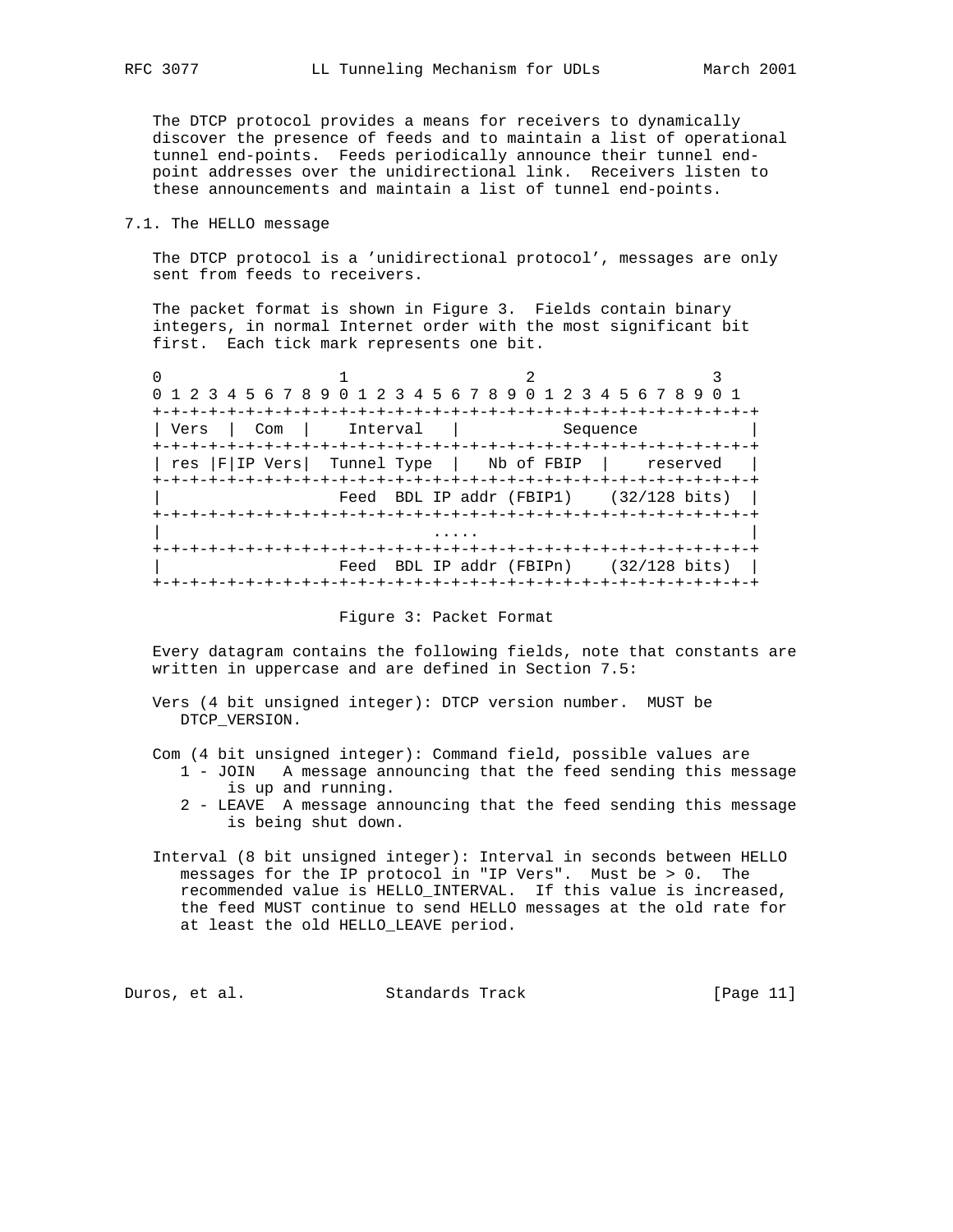- Sequence (16 bit unsigned integer): Random value initialized at boot time and incremented by 1 every time a value of the HELLO message is modified.
- res (3 bits): Reserved/unused field, MUST be zero.
- F (1 bit): bit indicating the type of feed:
	- 0 = Send-only feed
	- 1 = Receive-capable feed
- IP Vers (4 bit unsigned integer): IP protocol version of the feed bidirectional IP addresses (FBIP): 4 = IP version 4 6 = IP version 6

 Tunnel Type (8 bit unsigned integer): tunneling protocol supported by the feed. This value is the IP protocol number defined in [RFC1700] [iana/protocol-numbers] and their legitimate descendents. Receivers MUST use this form of tunnel encapsulation when tunneling to the feed. 47 = GRE [RFC2784] (recommended) Other protocol types allowing link-layer encapsulation are permitted. Obtaining new values is documented in [RFC2780].

 Nb of FBIP (8 bit unsigned integer): Number of bidirectional IP feed addresses which are enumerated in the HELLO message

reserved (8 bits): Reserved/unused field, MUST be zero.

- Feed BDL IP addr (32 or 128 bits). The bidirectional IP address feed is the IP address of a feed bidirectional interface (tunnel end point) reachable via the Internet. A feed has 'Nb of FBIP' IP addresses which are operational tunnel end-points. They are enumerated in preferred order. FBIP1 being the most suitable tunnel end-point.
- 7.2. DTCP on the feed: sending HELLO packets

 The DTCP protocol runs on top of UDP. Packets are sent to the "DTCP announcement" multicast address over the unidirectional link on port HELLO\_PORT with a TTL of 1. Due to existing deployments a feed SHOULD also support the use of the old DTCP announcement address, as described in Appendix B.

 The source address of the HELLO packet is set to the IP address of the feed interface connected to the unidirectional link. In the rest of the document, this value is called FUIP (Feed Unidirectional IP address).

Duros, et al. Standards Track [Page 12]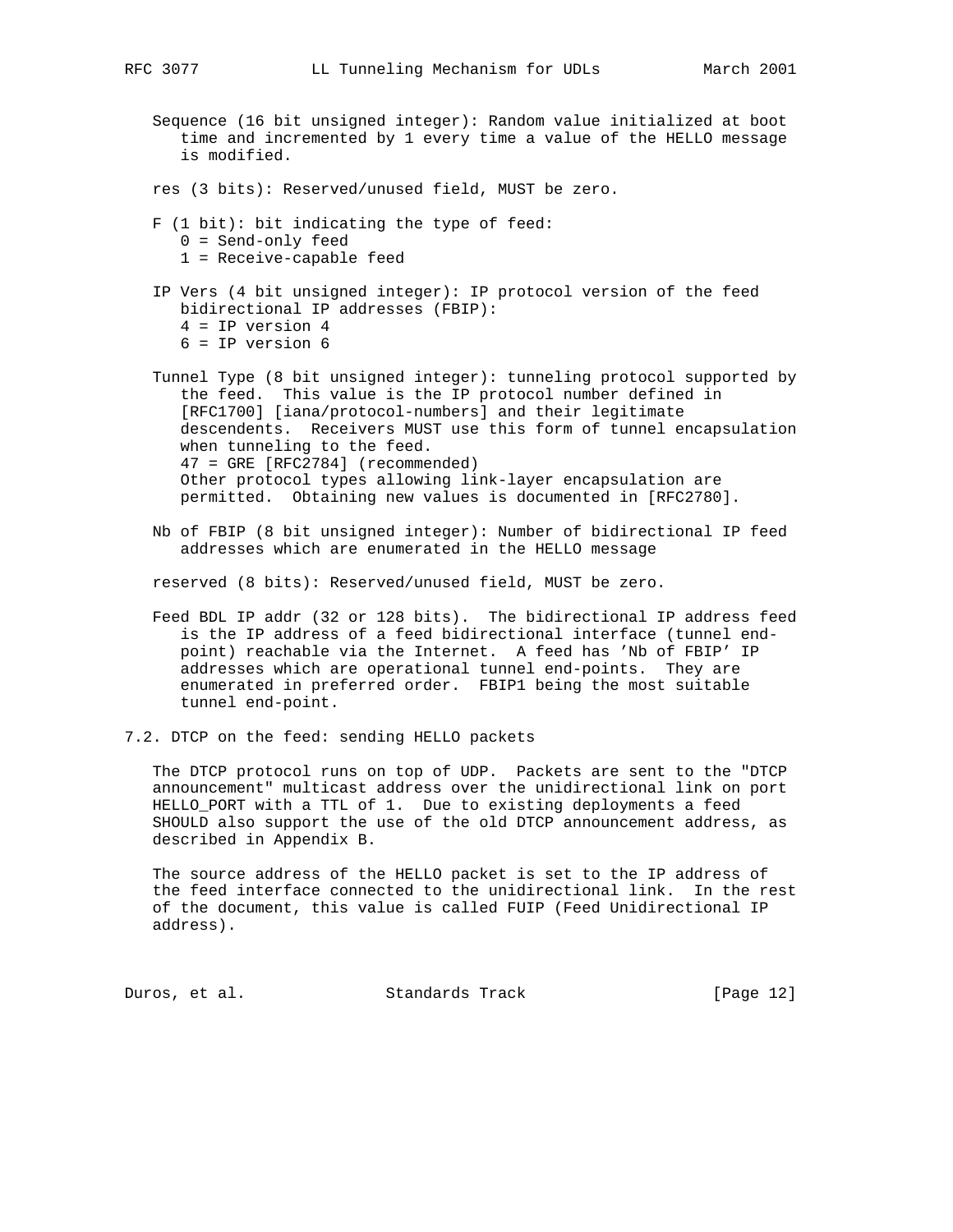The process in charge of sending HELLO packets fills every field of the datagram according to the description given in Section 7.1.

 As long as a feed is up and running, it periodically announces its presence to receivers. It MUST send HELLO packets containing a JOIN command every HELLO\_INTERVAL over the unidirectional link.

 Referring to Figure 1 in Section 3, Feed 1 (resp. Feed 2) sends HELLO messages with the FBIP1 field set to f1b (resp. f2b).

 When a feed is about to be shut down, or when routing over the unidirectional link is about to be intentionally interrupted, it is recommended that feeds:

- 1) stop sending HELLO messages containing a JOIN command.
- 2) send a HELLO message containing a LEAVE command to inform receivers that the feed is no longer performing routing over the unidirectional link.
- 7.3. DTCP on the receiver: receiving HELLO packets

 Based on the reception of HELLO messages, receivers discover the presence of feeds, maintain a list of active feeds, and keep track of the tunnel end-points for those feeds.

 For each active feed, and each IP protocol supported, at least the following information will be kept:

| FUIP     |             |         | - feed unidirectional link IP address           |
|----------|-------------|---------|-------------------------------------------------|
| FUMAC    |             |         | - MAC address corresponding to the above IP     |
|          |             | address |                                                 |
|          |             |         | (FBIP1,, FBIPn) - list of tunnel end-points     |
|          | tunnel type |         | - tunnel type supported by this feed            |
| Sequence |             |         | - "Sequence" value from the last HELLO received |
|          |             |         | from this feed                                  |
| timer    |             |         | - used to timeout this entry                    |

 The FUMAC value for an active feed is needed for the operation of this protocol. However, the method of discovery of this value is not specified here.

Initially, the list of active feeds is empty.

 When a receiver is started, it MUST run a process which joins the "DTCP announcement" multicast group and listens to incoming packets on the HELLO\_PORT port from the unidirectional link.

Duros, et al. Standards Track [Page 13]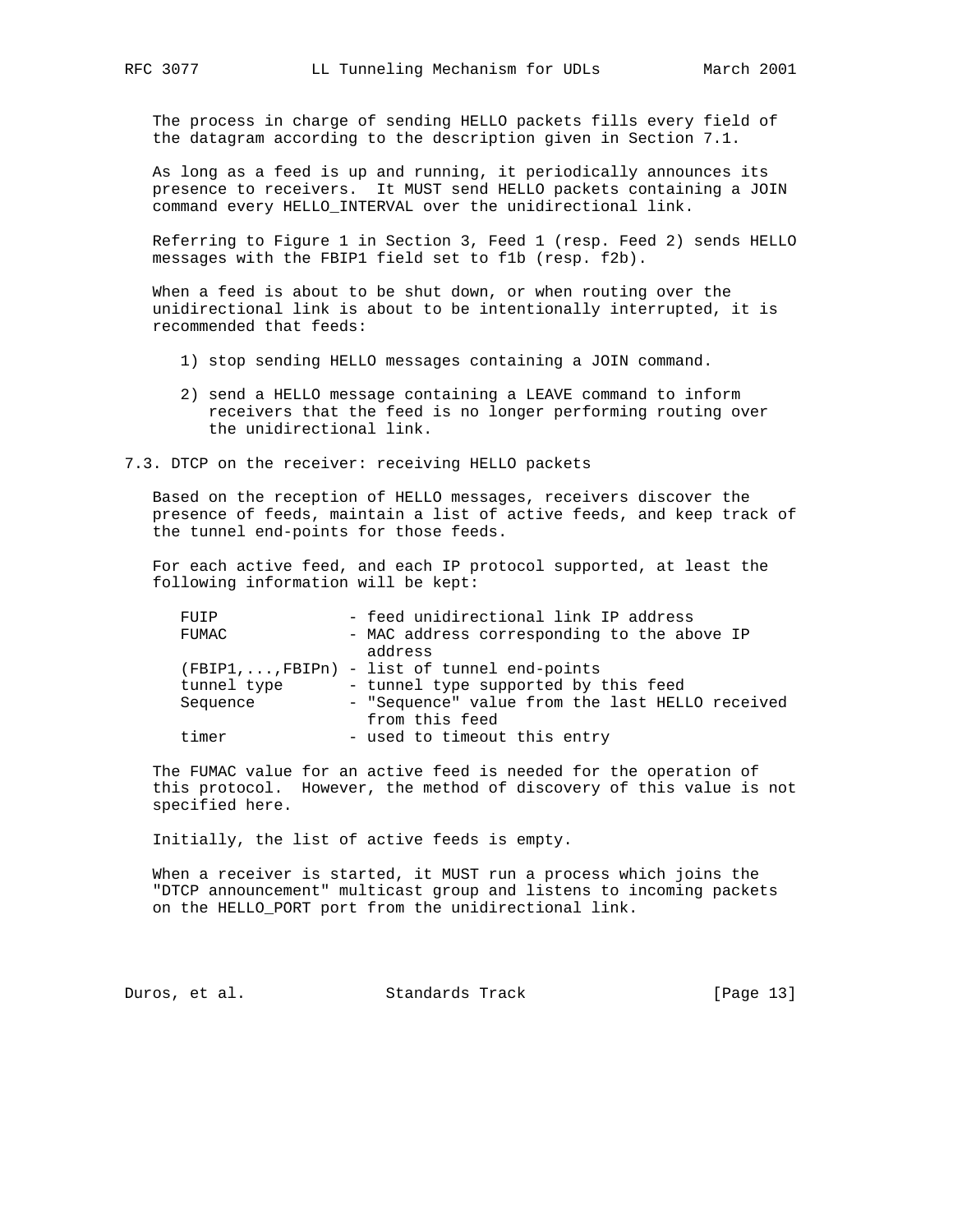Upon the reception of a HELLO message, the process checks the version number of the protocol. If it is different from HELLO\_VERSION, the packet is discarded and the process waits for the next incoming packet.

 After successfully checking the version number further action depends on the type of command:

- JOIN:

 The process verifies if the address FUIP already belongs to the list of active feeds.

 If it does not, a new entry, for feed FUIP, is created and added to the list of active feeds. The number of feed bidirectional IP addresses to read is deduced from the 'Nb of FBID' field. These tunnel end-points (FBIP1,...,FBIPn) can then be added to the new entry. The tunnel Type and Sequence values are also taken from the HELLO packet and recorded in the new entry. A timer set to HELLO\_LEAVE is associated with this entry.

 If it does, the sequence number is compared to the sequence number contained in the previous HELLO packet sent by this feed. If they are equal, the timer associated with this entry is reset to HELLO\_LEAVE. Otherwise all the information corresponding to FUIP is set to the values from the HELLO packet.

 Referring to Figure 1 in Section 3, both receivers (recv 1 and recv 2) have a list of active feeds containing two entries: Feed 1 with a FUIP of flu and a list of tunnel end-points (flb); and Feed 2 with a FUIP of f2u and a list of tunnel end-points (f2b).

- LEAVE:

 The process checks if there is an entry for FUIP in the list of active feeds. If there is, the timer is disabled and the entry is deleted from the list. The LEAVE message provides a means of quickly updating the list of active feeds.

- A timeout occurs for either of two reasons:
	- 1) a feed went down without sending a LEAVE message. As JOIN messages are no longer sent from this feed, a timeout occurs at HELLO\_LEAVE after the last JOIN message.
	- 2) the unidirectional link is down. Thus no more JOIN messages are received from any of the feeds, and they will each timeout independently. The timeout of each entry depends on its

Duros, et al. Standards Track [Page 14]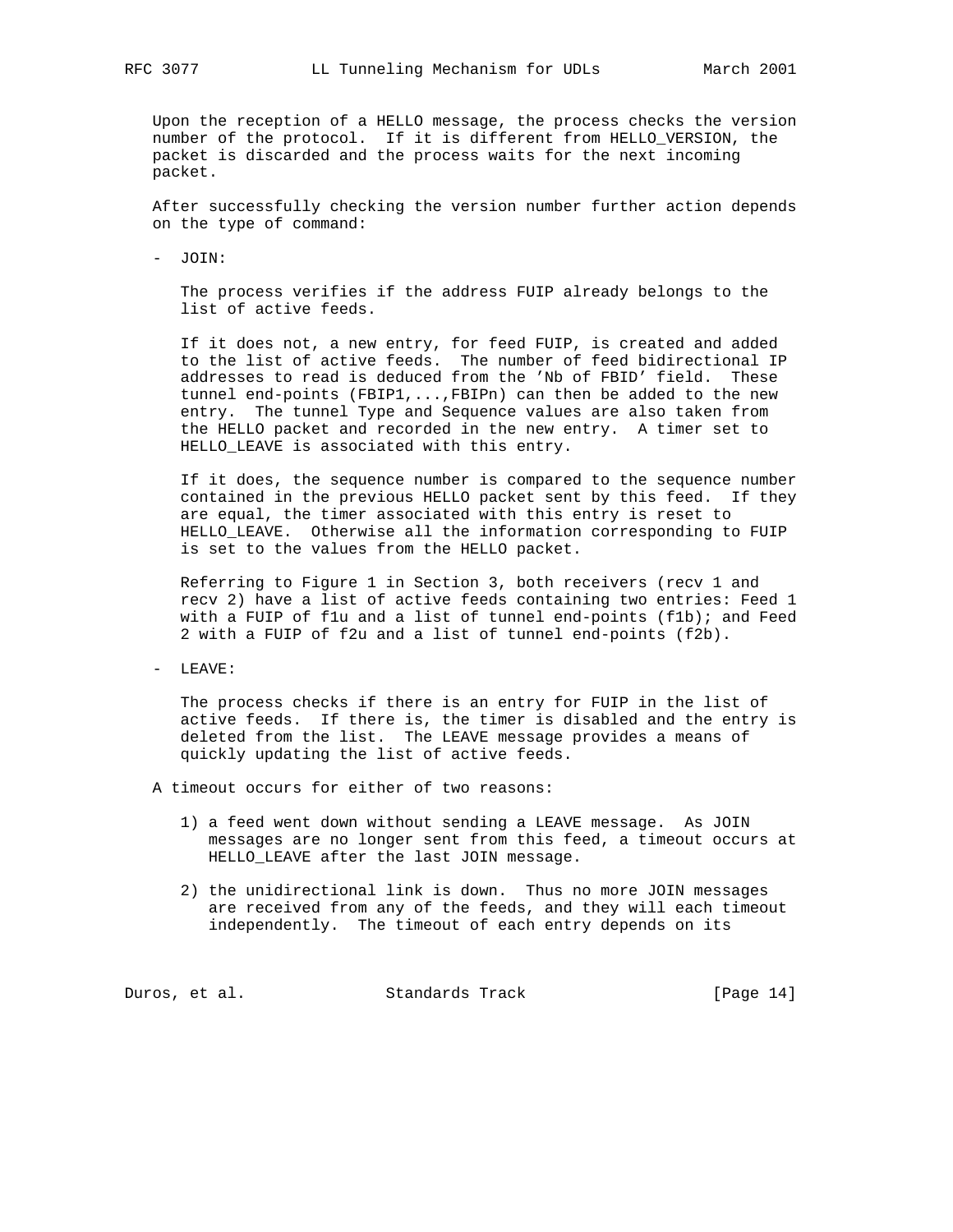individual HELLO\_LEAVE value, and when the last JOIN message was sent by that feed, before the unidirectional link went down.

 In either case, bidirectional connectivity can no longer be ensured between the receiver and the feed (FUIP): either the feed is no longer routing datagrams over the unidirectional link, or the link is down. Thus the associated entry is removed from the list of active feeds, whatever the cause. As a result, the list only contains operational tunnel end-points.

 The HELLO protocol provides receivers with a list of feeds, and a list of usable tunnel end-points (FBIP1,..., FBIPn) for each feed. In the following Section, we describe how to integrate the HELLO protocol into the tunneling mechanism described in Sections 6.1 and 6.2.

7.4. Tunneling mechanism using the list of active feeds

 This Section explains how the tunneling mechanism uses the list of active feeds to handle datagrams which are to be tunneled. Referring to Section 6.1, it shows how feed tunnel end-points are selected.

 The choice of the default feed is made independently at each receiver. The choice is a matter of local policy, and this policy is out of scope for this document. However, as an example, the default feed may be the feed that has the lowest round trip time to the receiver.

When a receiver sends a packet to a feed, it must choose a tunnel end-point from within the FBIP list. The 'preferred FBIP' is generally FBIP1 (Section 7.1). For various reasons, a receiver may decide to use a different FBIP, say FBIPi instead of FBIP1, as the tunnel end-point. For example, the receiver may have better connectivity to FBIPi. This decision is taken by the receiver administrator.

 Here we show how the list of active feeds is involved when a receiver tunnels a link-layer packet. Section 6.1 listed the following cases, depending on whether the MAC destination address of the packet is:

- 1) the MAC address of a feed interface connected to the unidirectional link: This is TRUE if the address matches a FUMAC address in the list of active feeds. The packet is tunneled to the preferred FBIP of the matching feed.
- 2) the broadcast address of the unidirectional link or a multicast address:

Duros, et al. Standards Track [Page 15]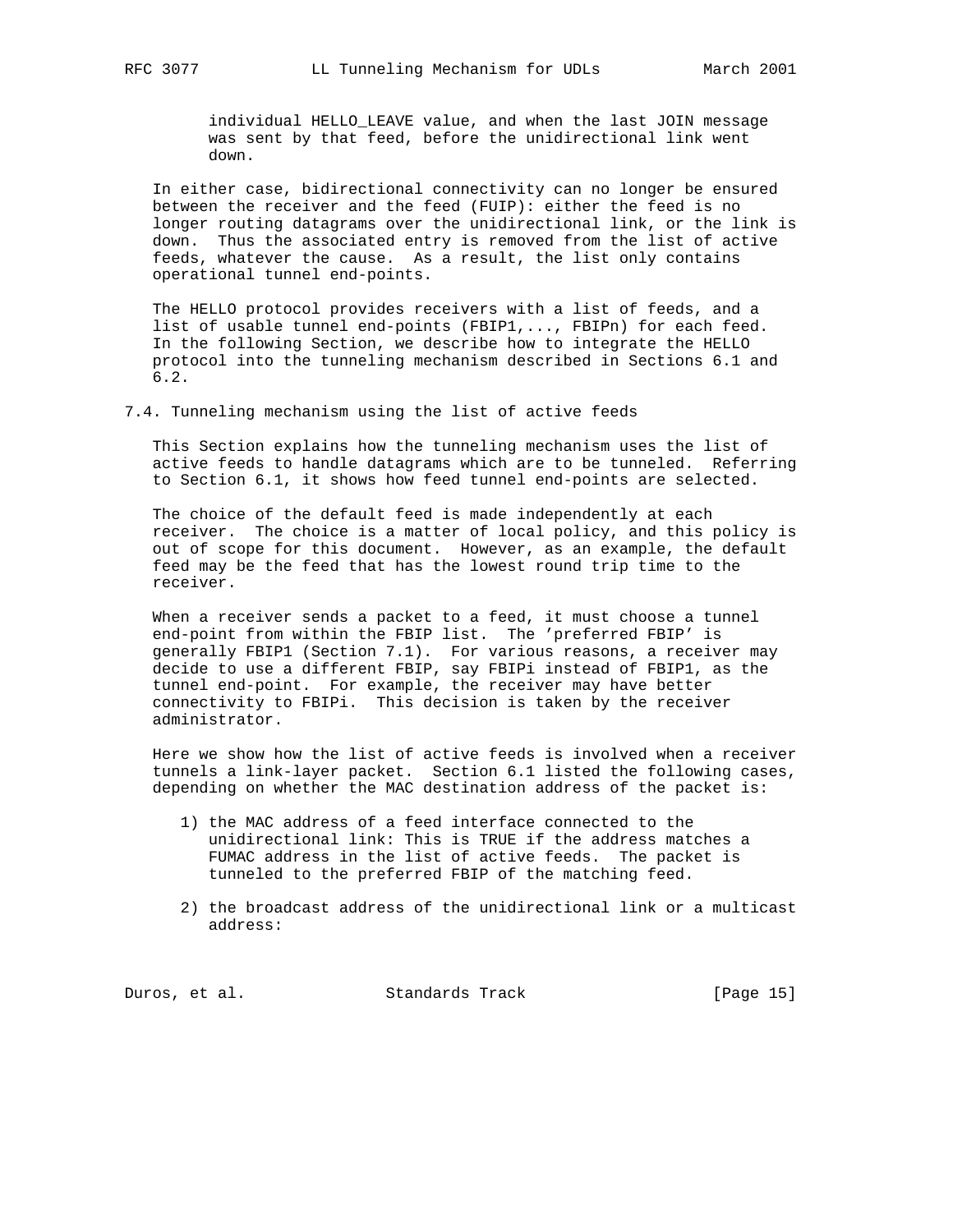This is determined by the MAC address format rules, and the list of active feeds is not involved. The packet is tunneled to the preferred FBIP of the default feed.

 3) an address that belongs to the unidirectional network but is not a feed address: This is TRUE if the address is neither broadcast nor multicast, nor found in the list of active feeds. The packet is tunneled to the preferred FBIP of the default feed.

 In all cases, the encapsulation type depends on the tunnel type required by the feed which is selected.

7.5. Constant definitions

DTCP VERSION is 1.

HELLO\_INTERVAL is 5 seconds.

"DTCP announcement" multicast group is 224.0.0.36, assigned by IANA.

 HELLO\_PORT is 652. It is a reserved system port assigned by IANA, no other traffic must be allowed.

 HELLO\_LEAVE is 3\*Interval, as advertised in a HELLO packet, i.e., 15 seconds if the default HELLO\_INTERVAL was advertised.

8. Tunnel encapsulation format

 The tunneling mechanism operates at the link-layer and emulates bidirectional connectivity amongst receivers and feeds. We assume that hardware connected to the unidirectional link supports broadcast and unicast MAC addressing. That is, a feed can send a packet to a particular receiver using a unicast MAC destination address or to a set of receivers using a broadcast/multicast destination address. The hardware (or the driver) of the receiver can then filter the incoming packets sent over the unidirectional links without any assumption about the encapsulated data type.

 In a similar way, a receiver should be capable of sending unicast and broadcast MAC packets via its tunnels. Link-layer packets are encapsulated. As a result, after decapsulating an incoming packet, the feed can perform link-layer filtering as if the data came directly from the unidirectional link (See Figure 2).

 Generic Routing Encapsulation (GRE) [RFC2784] suits our requirements because it specifies a protocol for encapsulating arbitrary packets, and allows use of IP as the delivery protocol.

Duros, et al. Standards Track [Page 16]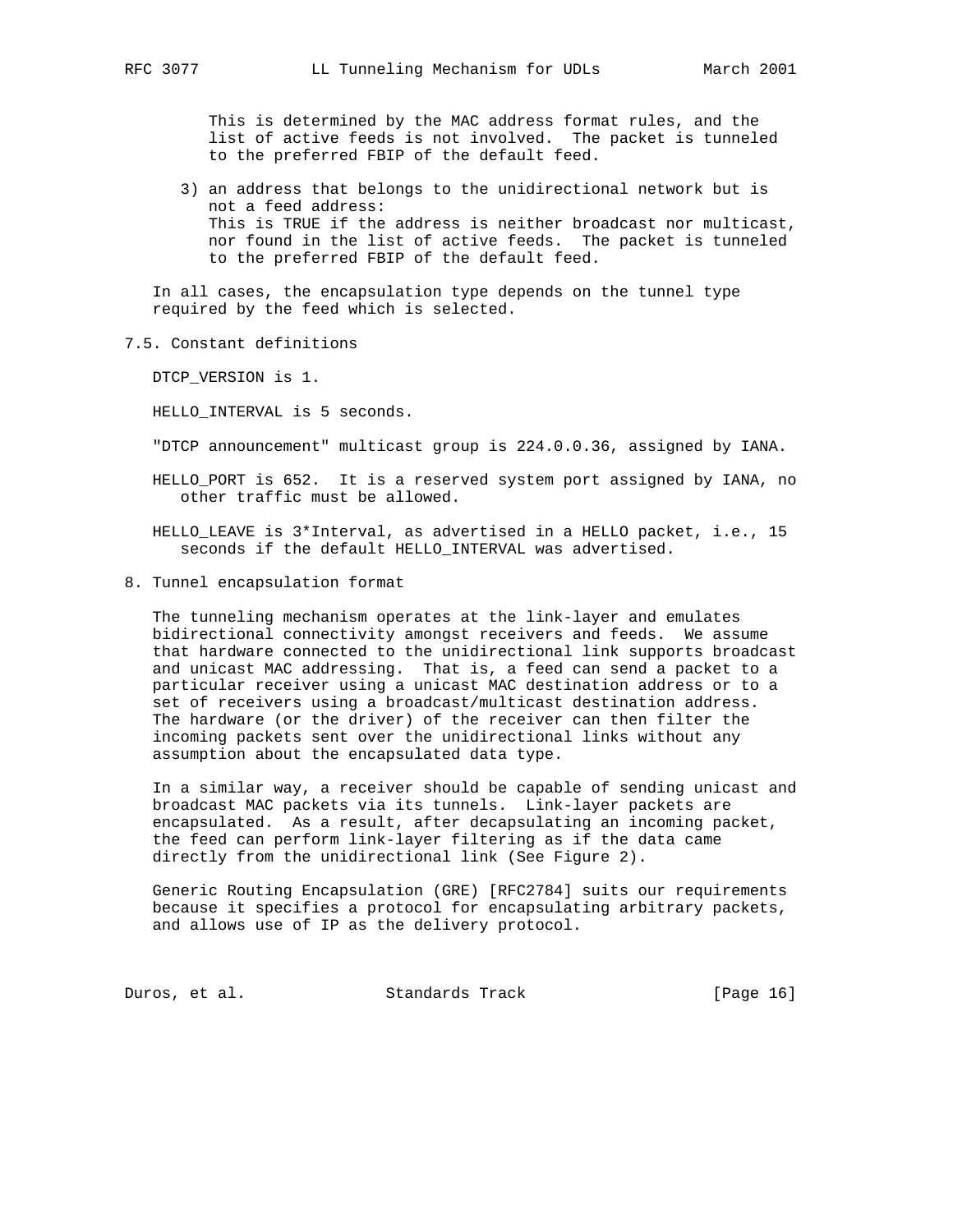The feed's local administrator decides what encapsulation it will demand that receivers use, and sets the tunnel type field in the HELLO message appropriately. The value 47 (decimal) indicates GRE. Other values can be used, but their interpretation must be agreed upon between feeds and receivers. Such usage is not defined here.

## 8.1. Generic Routing Encapsulation on the receiver

 A GRE packet is composed of a header in which a type field specifies the encapsulated protocol (ARP, IP, IPX, etc.). See [RFC2784] for details about the encapsulation. In our case, only support for the MAC addressing scheme of the unidirectional link MUST be implemented.

 A packet tunneled with a GRE encapsulation has the following format: the delivery header is an IP header whose destination is the tunnel end-point (FBIP), followed by a GRE header specifying the link-layer type of the unidirectional link. Figure 4 presents the entire encapsulated packet.



Figure 4: Encapsulated packet

## 9. Issues

#### 9.1. Hardware address resolution

 Regardless of whether the link is unidirectional or bidirectional, if a feed sends a packet over a non-point-to-point type network, it requires the data link address of the destination. ARP [RFC826] is used on Ethernet networks for this purpose.

 The link-layer mechanism emulates a bidirectional network in the presence of an unidirectional link. However, there are asymmetric delays between every (feed, receiver) pair. The backchannel between a receiver and a feed has varying delays because packets go through the Internet. Furthermore, a typical example of a unidirectional link is a GEO satellite link whose delay is about 250 milliseconds.

Duros, et al. Standards Track [Page 17]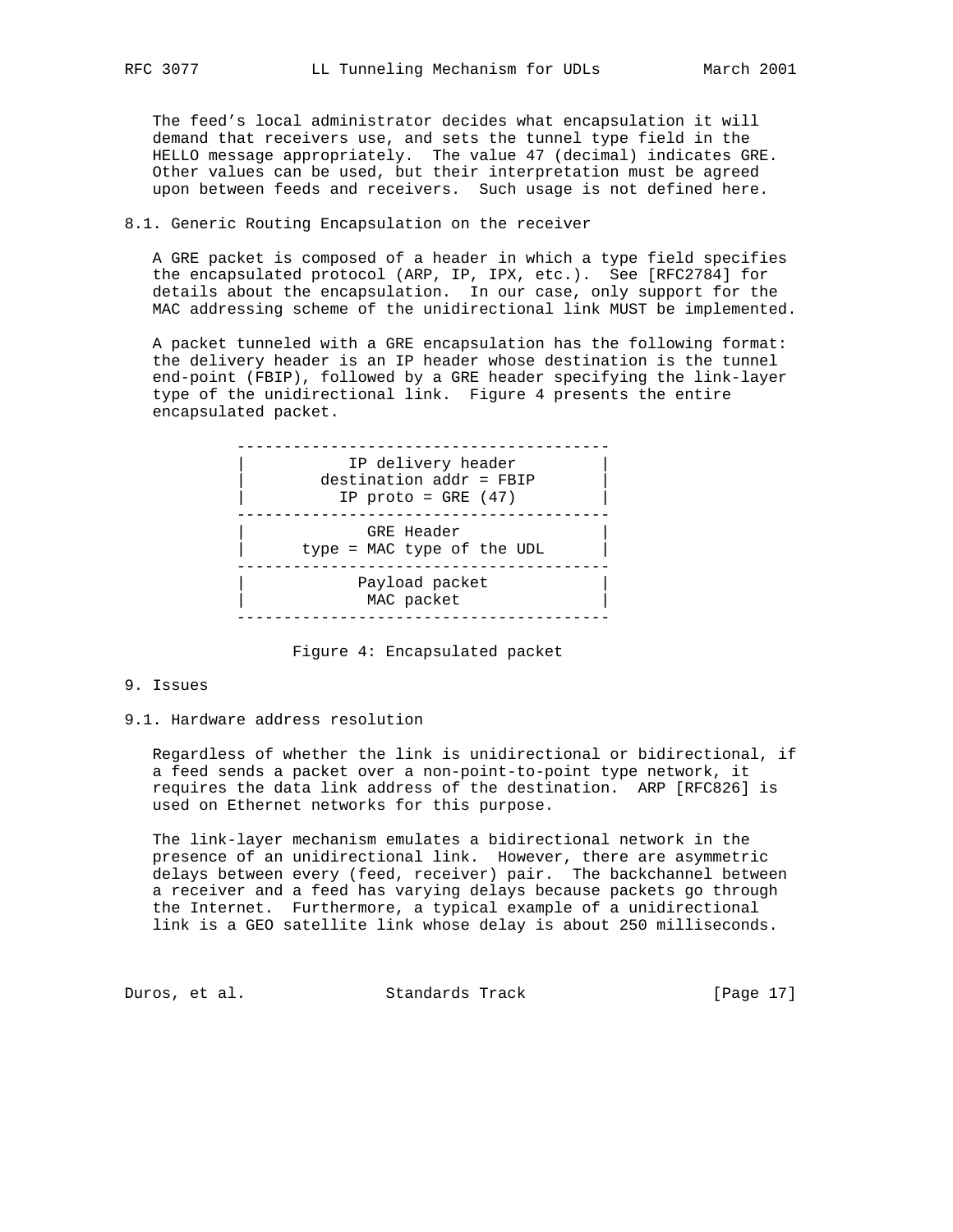Because of long round trip delays, reactive address resolution methods such as ARP [RFC826] may not work well. For example, a feed may have to forward packets at high data rates to a receiver whose hardware address is unknown. The stream of packets is passed to the link-layer driver of the feed send-only interface. When the first packet arrives, the link-layer realizes it does not have the corresponding hardware address of the next hop, and sends an ARP request. While the link-layer is waiting for the response (at least 250 ms for the GEO satellite case), IP packets are buffered by the feed. If it runs out of space before the ARP response arrives, IP packets will be dropped.

 This problem of address resolution protocols is not addressed in this document. An ad-hoc solution is possible when the MAC address is configurable, which is possible in some satellite receiver cards. A simple transformation (maybe null) of the IP address can then be used as the MAC address. In this case, senders do not need to "resolve" an IP address to a MAC address, they just need to perform the simple transformation.

#### 9.2. Routing protocols

 The link-layer tunneling mechanism hides from the network and higher layers the fact that feeds and receivers are connected by a unidirectional link. Communication is bidirectional, but asymmetric in bandwidths and delays.

 In order to incorporate unidirectional links in the Internet, feeds and receivers might have to run routing protocols in some topologies. These protocols will work fine because the tunneling mechanism results in bidirectional connectivity between all feeds and receivers. Thus routing messages can be exchanged as on any bidirectional network.

 The tunneling mechanism allows any IP traffic, not just routing protocol messages, to be forwarded between receivers and feeds. Receivers can route datagrams on the Internet using the most suitable feed or receiver as a next hop. Administrators may want to set the metrics used by their routing protocols in order to reflect in routing tables the asymmetric characteristics of the link, and thus direct traffic over appropriate paths.

 Feeds and receivers may implement multicast routing and therefore dynamic multicast routing can be performed over the unidirectional link. However issues related to multicast routing (e.g., protocol configuration) are not addressed in this document.

Duros, et al. Standards Track [Page 18]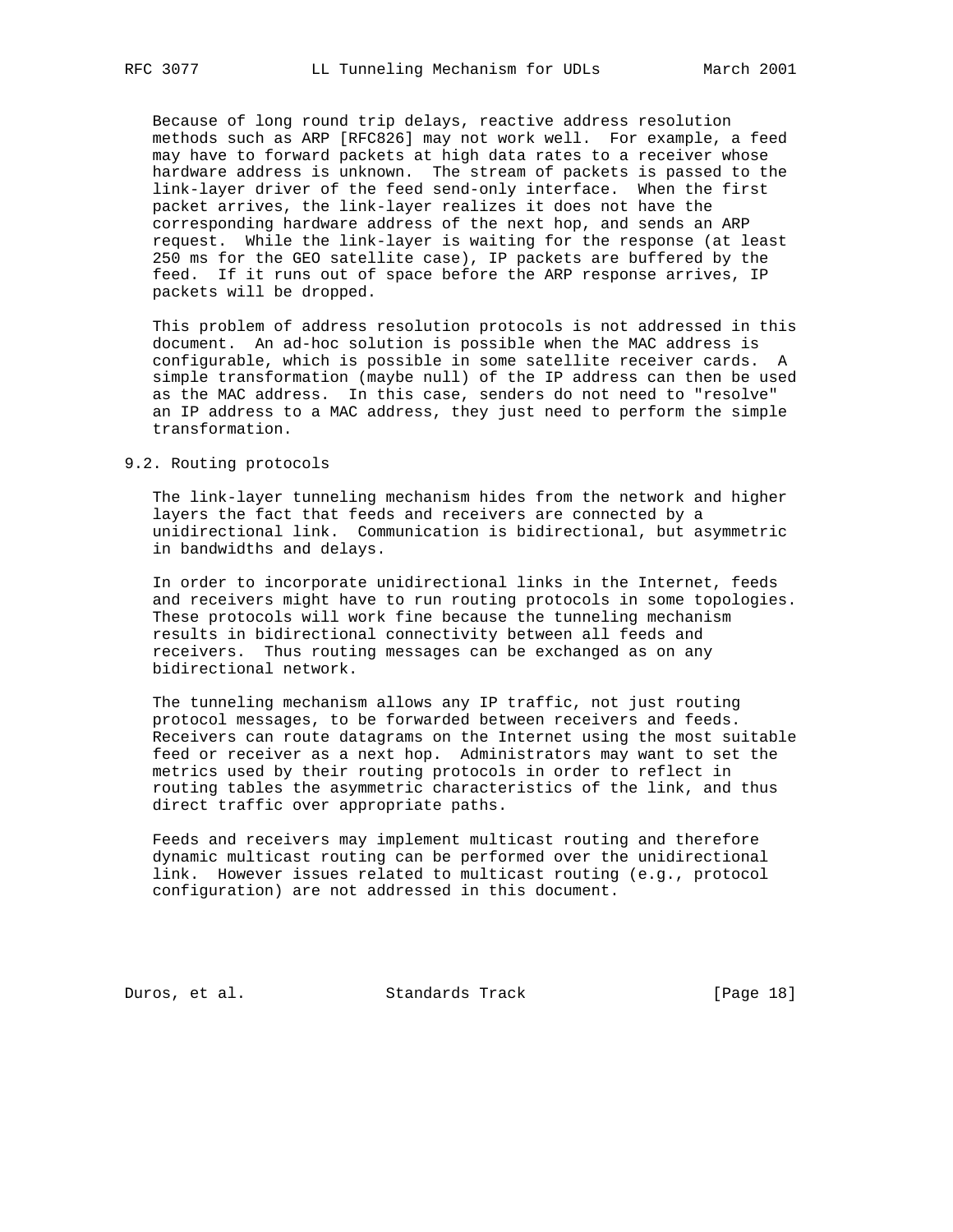#### 9.3. Scalability

 The DTCP protocol does not generate a lot of traffic whatever the number of nodes. The problem with a large number of nodes is not related to this protocol but to more general issues such as the maximum number of nodes which can be connected to any link. This is out of scope of this document.

## 10. IANA Considerations

 IANA has reserved the address 224.0.0.36 for the "DTCP announcement" multicast address as defined in Section 7.

 IANA has reserved the udp port 652 for the HELLO\_PORT as defined in Section 7.

## 11. Security Considerations

 Many unidirectional link technologies are characterised by the ease with which the link contents can be received. If sensitive or valuable information is being sent, then link-layer security mechanisms are an appropriate measure. For the UDLR protocol itself, the feed tunnel end-point addresses, sent in HELLO messages, may be considered sensitive. In such cases link-layer security mechanisms may be used.

 Security in a network using the link-layer tunneling mechanism should be relatively similar to security in a normal IPv4 network. However, as the link-layer tunneling mechanism requires the use of tunnels, it introduces a potential for unauthorised access to the service. In particular, ARP and IP spoofing are potential threats because nodes may not be authorised to tunnel packets. This can be countered by authenticating all tunnels. The authenticating mechanism is not specified in this document, it can take place either in the delivery IP protocol (e.g., AH[RFC2402]) or in an authentication protocol integrated with the tunneling mechanism.

 At a higher level, receivers may not be authorised to provide routing information even though they are connected to the unidirectional link. In order to prevent unauthorised receivers from providing fake routing information, routing protocols running on top of the link layer tunneling mechanism MUST use authentication mechanisms when available.

Duros, et al. Standards Track [Page 19]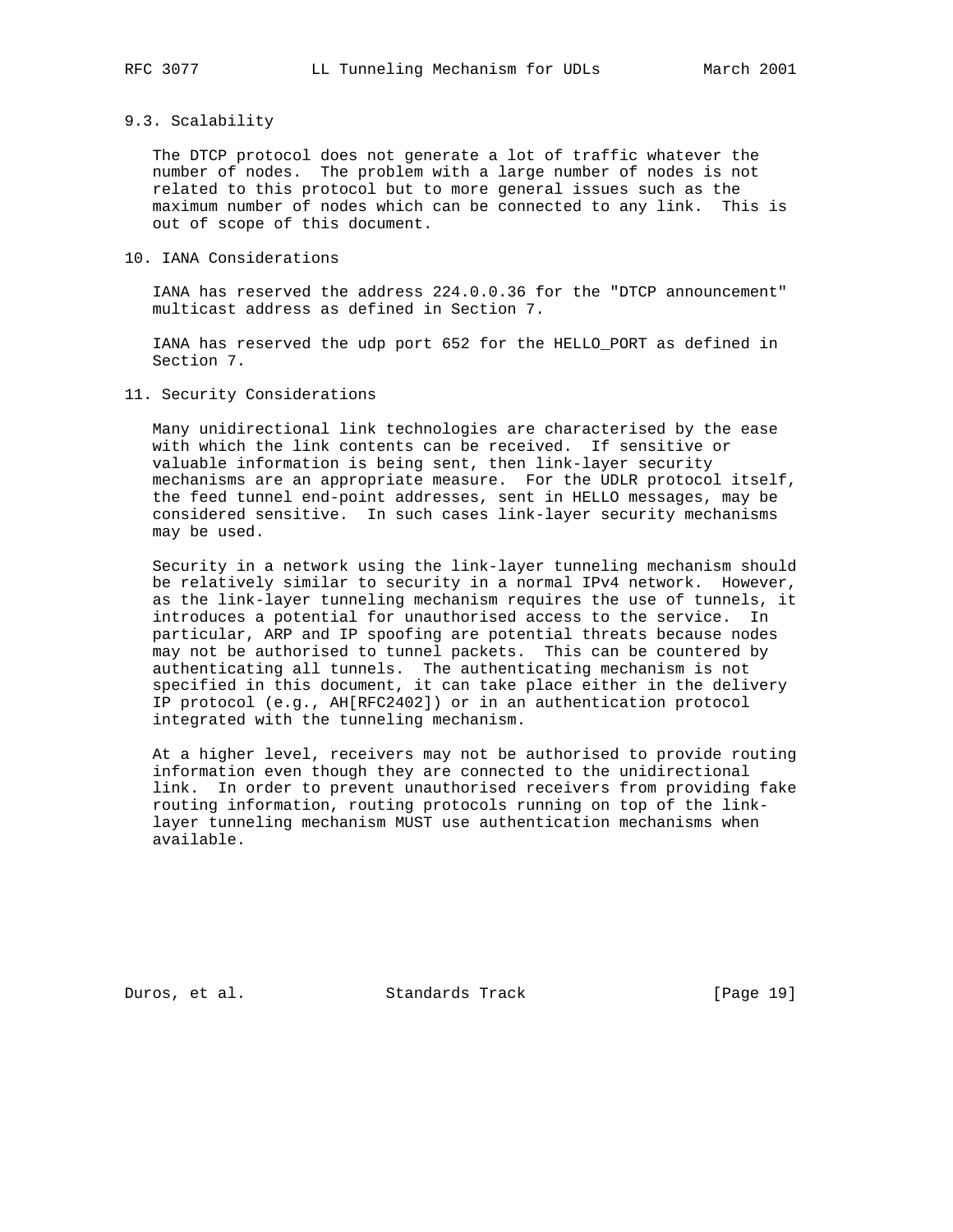### 12. Acknowledgments

 We would like to thank Tim Gleeson (Cisco Japan) for his valuable editing and technical input during the finalization phase of the document.

 We would like to thank Patrick Cipiere (UDcast) for his valuable input concerning the design of the encapsulation mechanism.

 We would like also to thank for their participation: Akihiro Tosaka (IMD), Akira Kato (Tokyo Univ.), Hitoshi Asaeda (IBM/ITS), Hiromi Komatsu (JSAT), Hiroyuki Kusumoto (Keio Univ.), Kazuhiro Hara (Sony), Kenji Fujisawa (Sony), Mikiyo Nishida (Keio Univ.), Noritoshi Demizu (Sony CSL), Jun Murai (Keio Univ.), Jun Takei (JSAT) and Harri Hakulinen (Nokia).

Duros, et al. Standards Track [Page 20]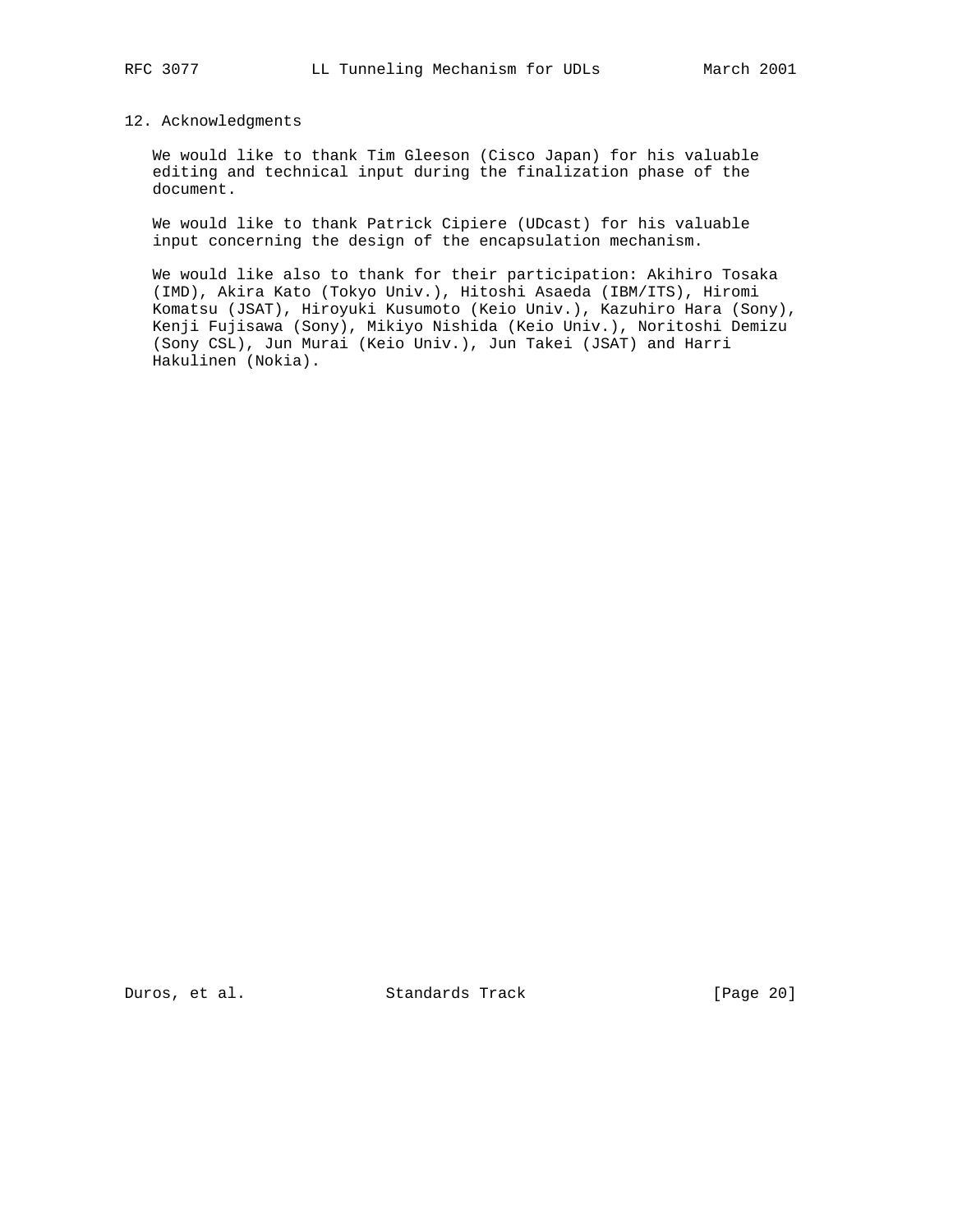Appendix A: Conformance and interoperability

 This document describes a mechanism to emulate bidirectional connectivity between nodes that are directly connected by a unidirectional link. Applicability over a variety of equipment and environments is ensured by allowing a choice of several key system parameters.

 Thus in order to ensure interoperability of equipment it is not enough to simply claim conformance with the mechanism defined here. A usage profile for a particular environment will require the definition of several parameters:

- the MAC format used
- the tunneling mechanism to be used (GRE is recommended)
- the "tunnel type" indication if GRE is not used

 For example, a system might claim to implement "the link-layer tunneling mechanism for unidirectional links, using IEEE 802 LLC, and GRE encapsulation for the tunnels."

Appendix B: DTCP announcement address transition plan

 Some older receivers listen for DTCP announcements on the 224.0.1.124 multicast address (the "old DTCP announcement" address). In order to support such legacy receivers, feeds SHOULD be configurable to send all announcements simultaneously to both the "DTCP announcement" address, and the "old DTCP announcement" address. The default setting is to send announcements to just the "DTCP announcement" address.

 In order to encourage the transition plan, the "old" feeds MUST be updated to send DTCP announcements as defined in this section. The number of "old" feeds originally deployed is relatively small and therefore the update should be fairly easy. "New" receivers only support "new" feeds, i.e., they listen to DTCP announcements on the "DTCP announcement" address.

Duros, et al. Standards Track [Page 21]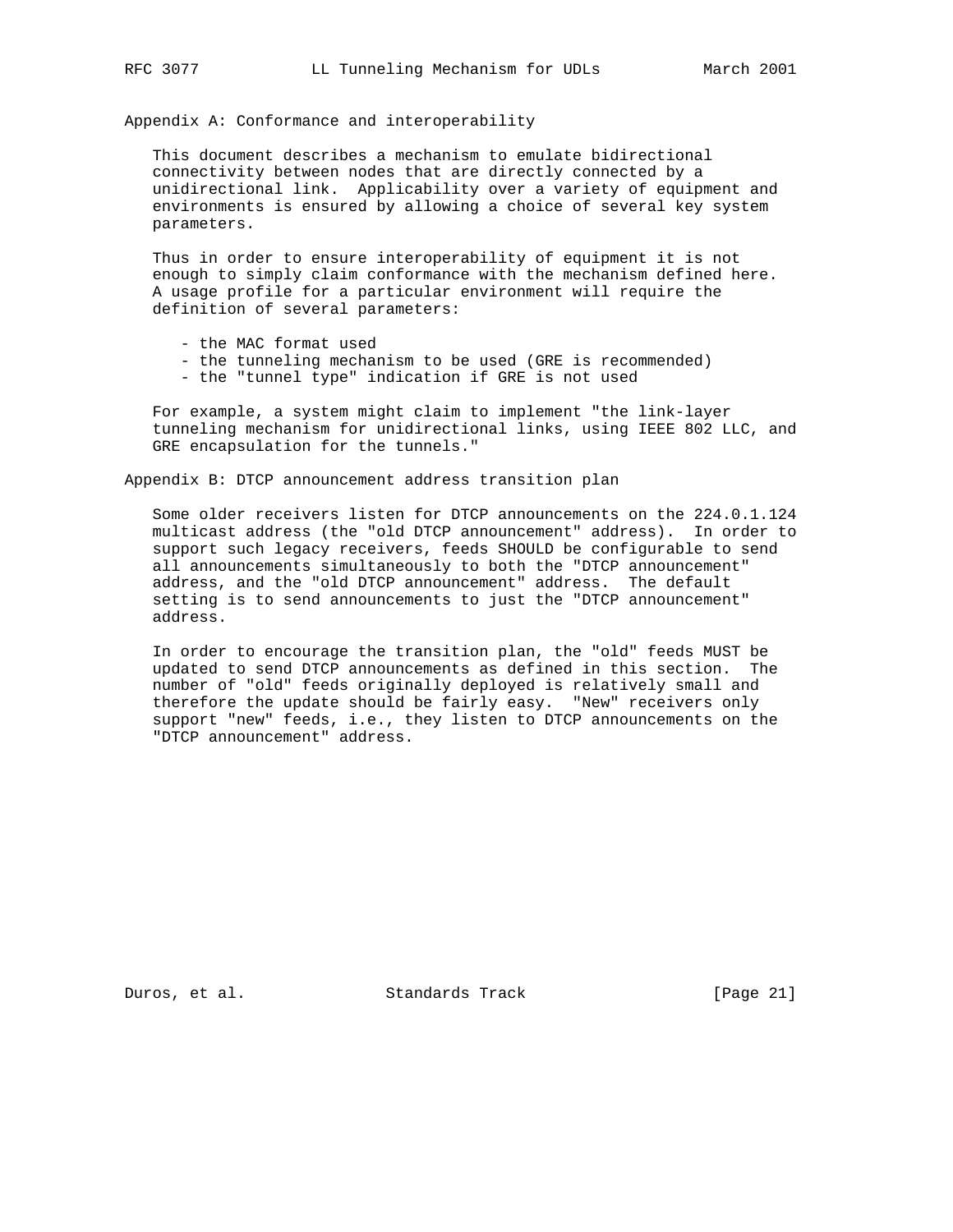References

- [RFC826] Plummer, D., "An Ethernet Address Resolution Protocol", STD 37, RFC 826, November 1982.
- [RFC1112] Deering, S., "Host Extensions for IP Multicasting", STD 5, RFC 1112, August 1989
- [RFC1700] Reynolds, J. and J. Postel, "ASSIGNED NUMBERS", STD 2, RFC 1700, October 1994.
- [RFC2119] Bradner, S., "Key words for use in RFCs to Indicate Requirement Levels", BCP 14, RFC 2119, March 1997.
- [RFC2402] Kent, S. and R. Atkinson, "IP Authentication Header", RFC 2402, November 1998.
- [RFC2453] Malkin, G., "RIP Version 2", STD 56, RFC 2453, November 1998.
- [RFC2780] Bradner, S. and V. Paxson, "IANA Allocation Guidelines For Values In the Internet Protocol and Related Headers", BCP 37, RFC 2780, March 2000.
- [RFC2784] Farinacci, D., Hanks, S., Meyer, D. and P. Traina, "Generic Routing Encapsulation (GRE)", RFC 2784, March 2000.

Duros, et al. Standards Track [Page 22]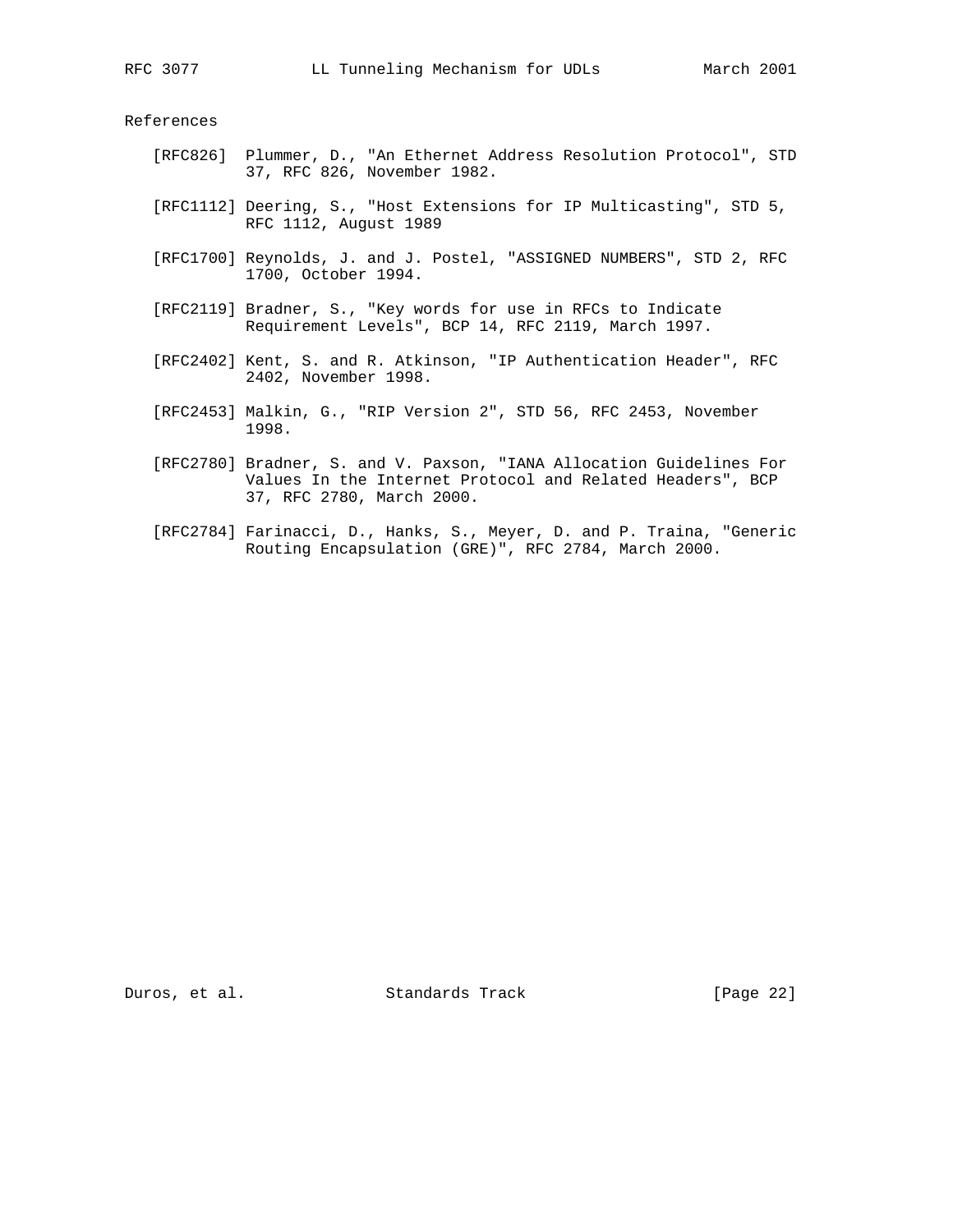Authors' Addresses Emmanuel Duros UDcast 1681, route des Dolines Les Taissounieres - BP 355 06906 Sophia-Antipolis Cedex France Phone : +33 4 93 00 16 60 Fax : +33 4 93 00 16 61 EMail : Emmanuel.Duros@UDcast.com Walid Dabbous INRIA Sophia Antipolis 2004, Route des Lucioles BP 93 06902 Sophia Antipolis France Phone : +33 4 92 38 77 18 Fax : +33 4 92 38 79 78 EMail : Walid.Dabbous@inria.fr Hidetaka Izumiyama JSAT Corporation Toranomon 17 Mori Bldg.5F 1-26-5 Toranomon, Minato-ku Tokyo 105 Japan Phone : +81-3-5511-7568 Fax : +81-3-5512-7181 EMail : izu@jsat.net Noboru Fujii Sony Corporation 2-10-14 Osaki, Shinagawa-ku Tokyo 141 Japan Phone : +81-3-3495-3092 Fax : +81-3-3495-3527 EMail : fujii@dct.sony.co.jp

Duros, et al. Standards Track [Page 23]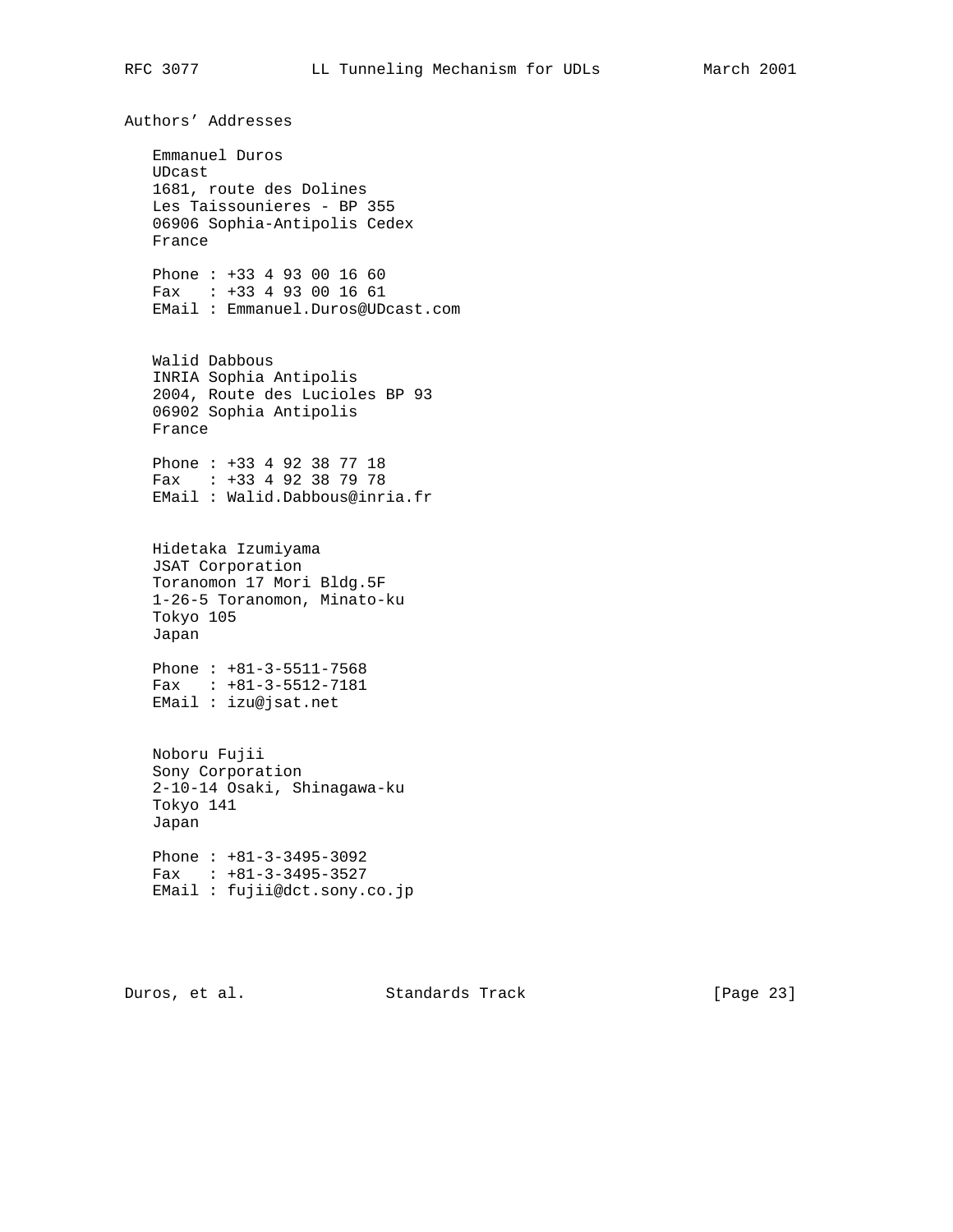Yongguang Zhang HRL RL-96, 3011 Malibu Canyon Road Malibu, CA 90265, USA Phone : 310-317-5147

 Fax : 310-317-5695 EMail : ygz@hrl.com

Duros, et al. Standards Track [Page 24]